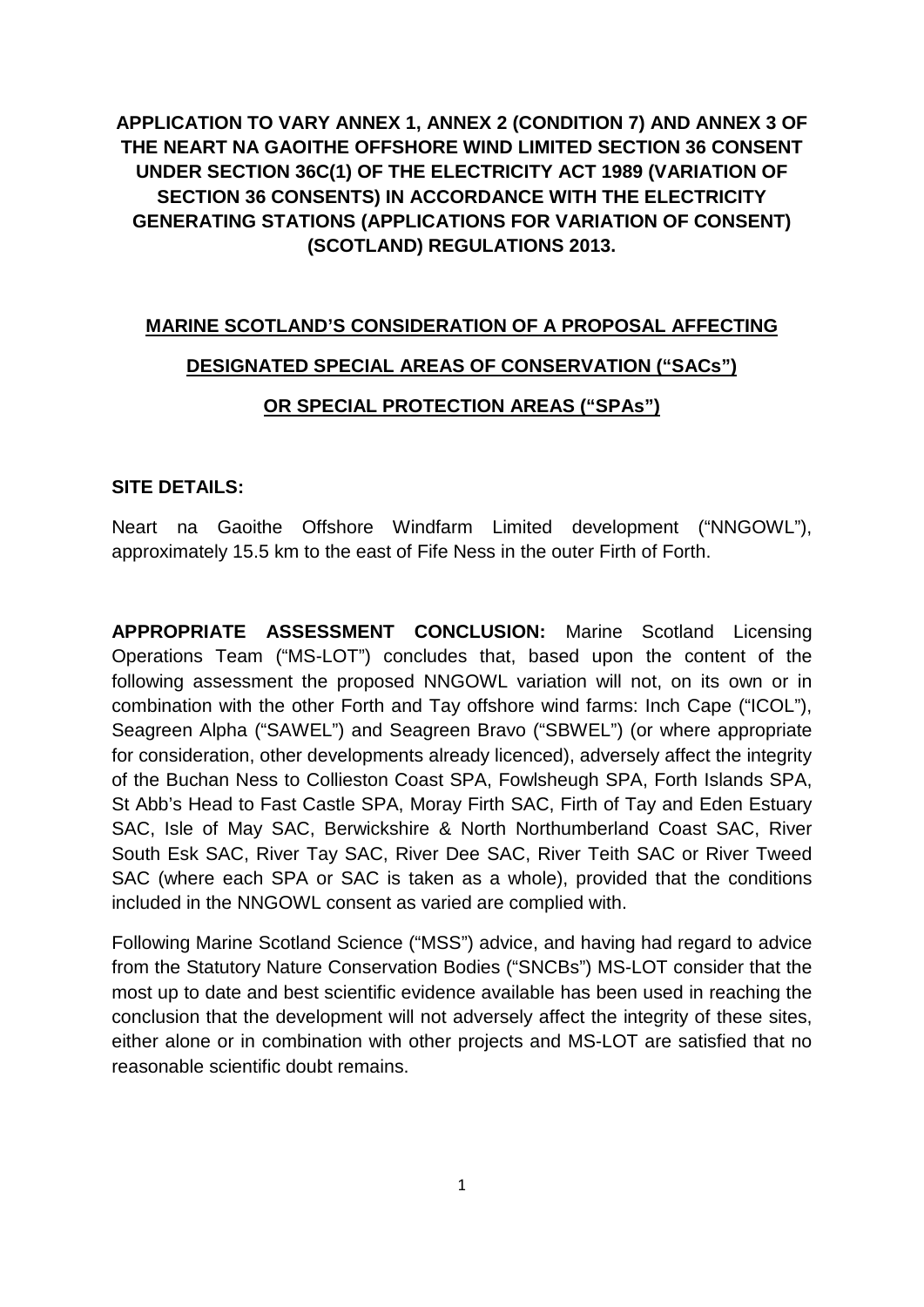## **Introduction**

# Proposal Details

On the 10th October 2014, consent was granted under section 36 of the Electricity Act 1989 by the Scottish Ministers to construct and operate a 450 megawatt ("MW") offshore wind farm in the Firth of Forth. This consent was for:

An offshore wind turbine generating station, located as shown in Figure 1 below, with

a gross electrical output capacity of up to 450 MW comprising:

1. not more than 75 three-bladed horizontal axis wind turbines each with a maximum blade tip height of up to 197 metres and a maximum rated capacity of up to 6MW;

2. for each wind turbine generator ("WTG"), a jacket or gravity base foundation;

3. for each WTG, a transition piece (including access ladders / fences and landing platforms), turbine tower, blades and nacelle; and

4. inter array cabling between the turbines and the offshore substation platforms.



*Figure 1: location of offshore wind turbine generating station*

On the  $16<sup>th</sup>$  July 2015 an application was made to vary this consent. The variation proposed is to –

Vary Annex 1, Annex 2 (condition 7) and Annex 3 of the [consent](http://www.gov.scot/Resource/0046/00460581.pdf) to allow: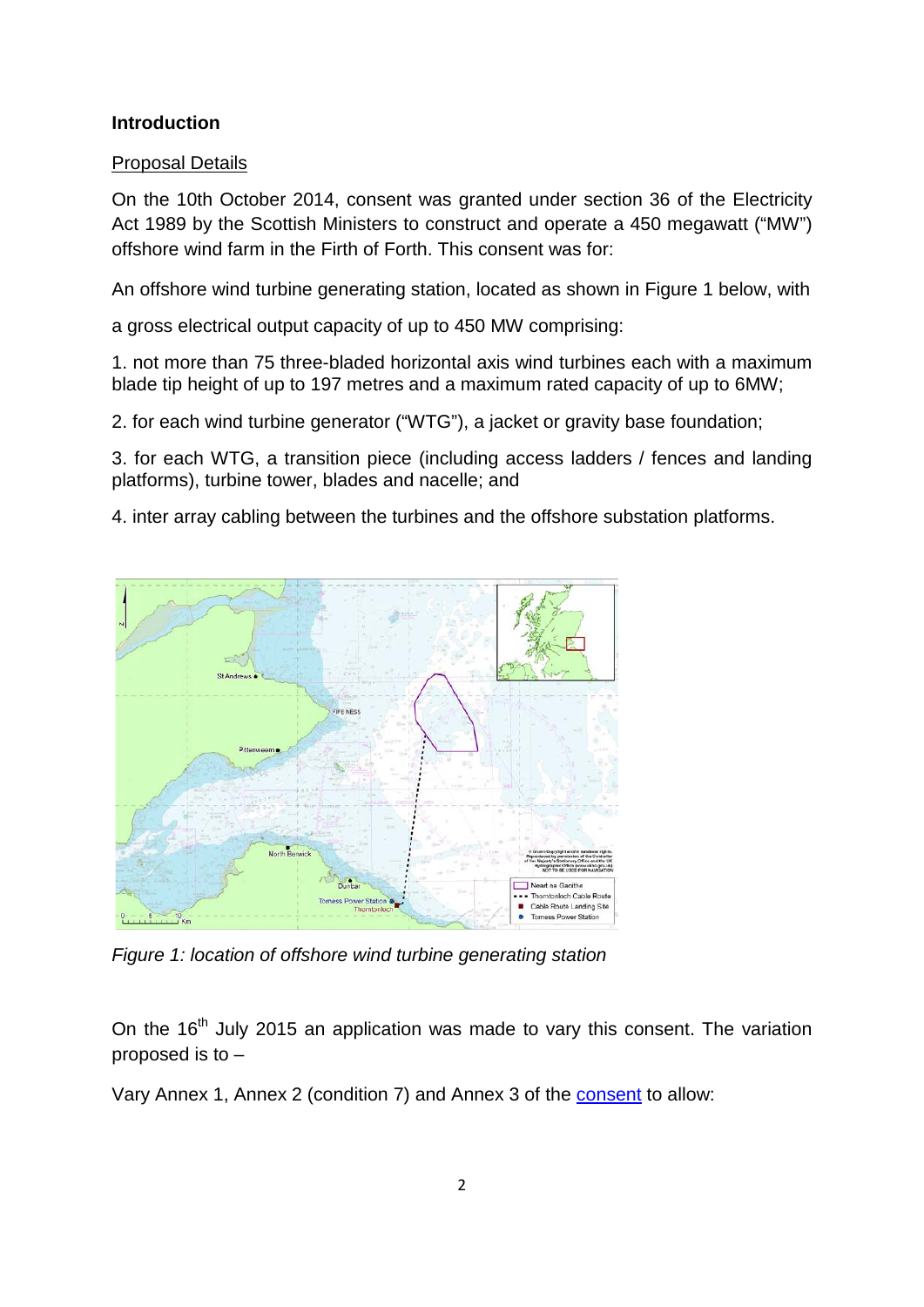- 1. An increase in the maximum rated turbine capacity from 6MW to 7MW (the maximum generating capacity of the Development will continue to be limited to 450MW);
- 2. A change in maximum turbine hub heights from 107.5m to 115m above Lowest Astronomical Tide ("LAT"); and
- 3. A change in maximum turbine platform height from 18m to 21m above LAT.

Of the above changes, those which could affect the findings of the [Forth and Tay](http://www.gov.scot/Resource/0047/00470046.pdfhttp:/www.gov.scot/Resource/0047/00470046.pdf)  [Regional Assessment](http://www.gov.scot/Resource/0047/00470046.pdfhttp:/www.gov.scot/Resource/0047/00470046.pdf) completed in October 2014 are:

- 1. The increase in maximum rated capacity to 7 MW, means that fewer turbines would be required to fulfil the 450MW capacity, resulting in fewer bird collisions, and potentially less displacement.
- 2. The change in the maximum hub height if the turbines were higher, fewer birds would be within the flight height risk window for collision.

# Legislative Requirement for an AA

There is no commitment by NNGOWL to raise the lowest permitted hub height or the lower turbine capacity, therefore the worst case is the same as that assessed in the Forth and Tay Regional AA.

Since that AA was completed however advice on some of the assessment methodologies have been revised. In particular the Marine Scotland commissioned British Trust for Ornithology ("BTO") report on avoidance rates of bird species with offshore wind farms has been finalised, and MS now consider that this provides the best available information on avoidance rates. In addition the Hywind offshore pilot park has been consented so there are further in-combination effects to consider in addition to those considered in the Forth and Tay Regional AA.

Therefore this is a record of the AA for the NNGOWL variation application. The assessment has been undertaken by MS-LOT and MSS on behalf of the Scottish Ministers. This assessment is required to be undertaken under Council Directive 92/43/EEC on the conservation of natural habitats of wild fauna and flora ("the Habitats Directive") and Council Directive 79/409/EEC on the conservation of wild birds (as amended, and codified by Directive 2009/147/EC of the European Parliament and of the Council) ("the Wild Birds Directive") as implemented, in particular, by Regulation 61 of The Conservation of Habitats and Species Regulations 2010 ("The Habitats Regulations") for section 36 applications in Scotland.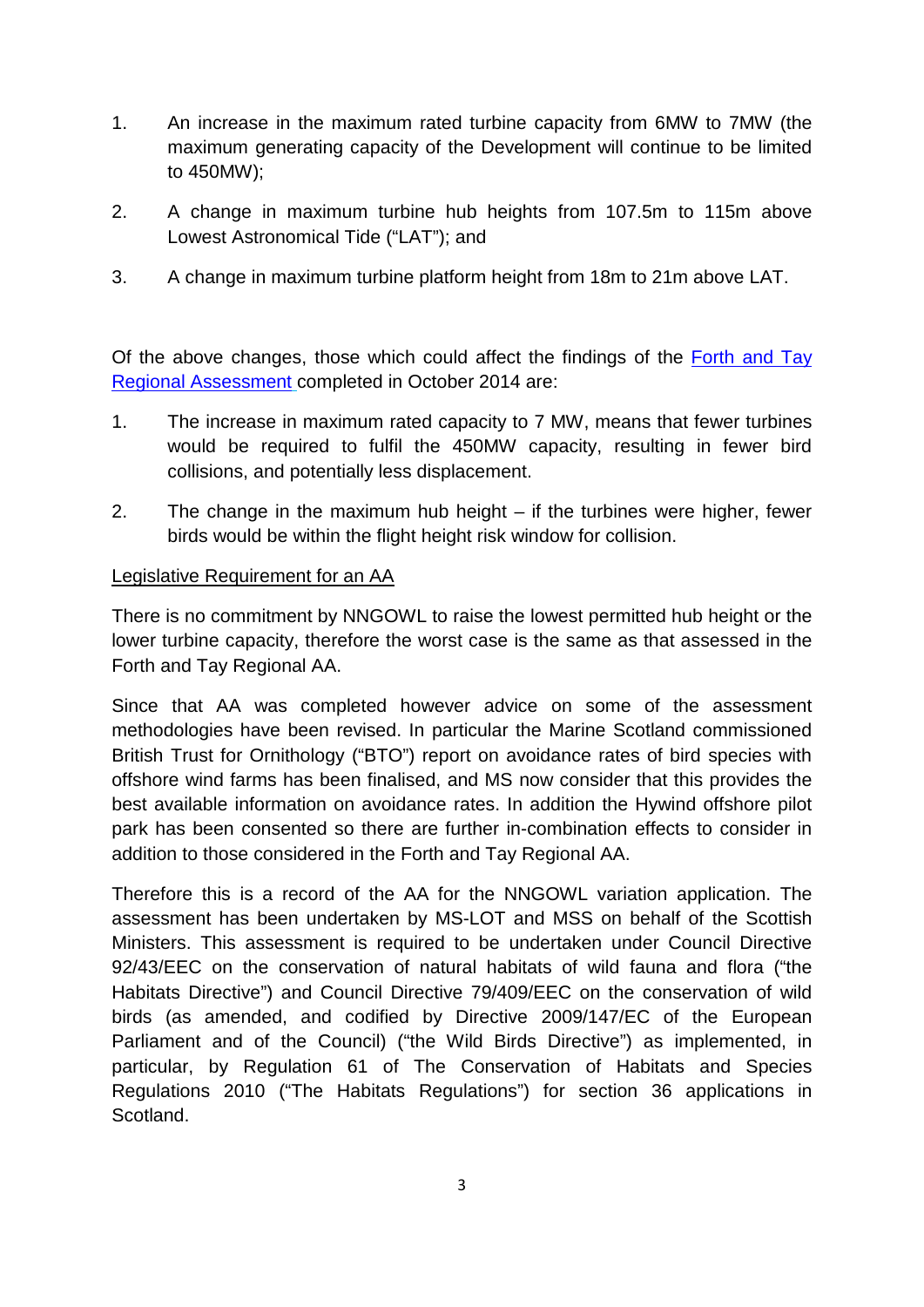MS-LOT, on behalf of the Scottish Ministers as the 'competent authority' under the Habitats Regulations, has to be satisfied that the projects will not adversely affect the integrity of any European protected sites (SACs and SPAs) before it may recommend the grant of consent for the project. The precautionary principle requires to be applied when complying with obligations under the Habitats Directive and in preparing an AA. In accordance with the ECJ case of Waddenzee<sup>[1](#page-0-0)</sup> the Scottish Ministers may only authorise a development if they are certain that it will not adversely affect the integrity of European protected sites; and "that is the case where no reasonable scientific doubt remains as to the absence of such effects".

On the 22<sup>nd</sup> December 2015 the UK made a complete resubmission of data for all Natura 200 sites (SPAs). This submission referred to as Tranche 50 has no impact on the findings of this AA. Further information on Tranche 50 can be found on the [JNCC website.](http://jncc.defra.gov.uk/page-3517)

# **Consultation**

A detailed AA has been undertaken and the SNCBs have been consulted, as is required, under the Habitats Regulations. SNH in their response dated 18<sup>th</sup> September 2015 advised that the proposed variation reduces the estimates of collision risk that may be presented to seabirds, and could potentially reduce the predicted levels of seabird displacement. The SNCBs responded to a draft of this AA on the  $12<sup>th</sup>$  January 2016 stating that "it makes sense to rely upon the existing appropriate assessment undertaken for the Forth & Tay wind farms, simply noting that the variation for Neart na Gaoithe reduces the impacts predicted from this scheme". As detailed above, however, MS-LOT on behalf of Scottish Ministers have completed this AA to incorporate the best available evidence and update the incombination assessment.

The Habitats Regulations allow for the competent authority to consult the general public on the AA if they consider it appropriate. This has not been done as the general public have already had the opportunity to respond to the applications through the variation process, no public representations were received.

<span id="page-3-0"></span>The RSPB Scotland responded to the consultation, and welcomed the proposed changes in that they are likely to reduce the predicted impacts, in particular collision risk to seabirds. However the RSPB Scotland consider that the impacts and uncertainty around them are still unacceptable. RSPB Scotland objected to the original application in isolation and in-combination with the other 3 Forth and Tay

 $1$  ECJ Case no - C-127/02 – judgment issued on 07.09.2004.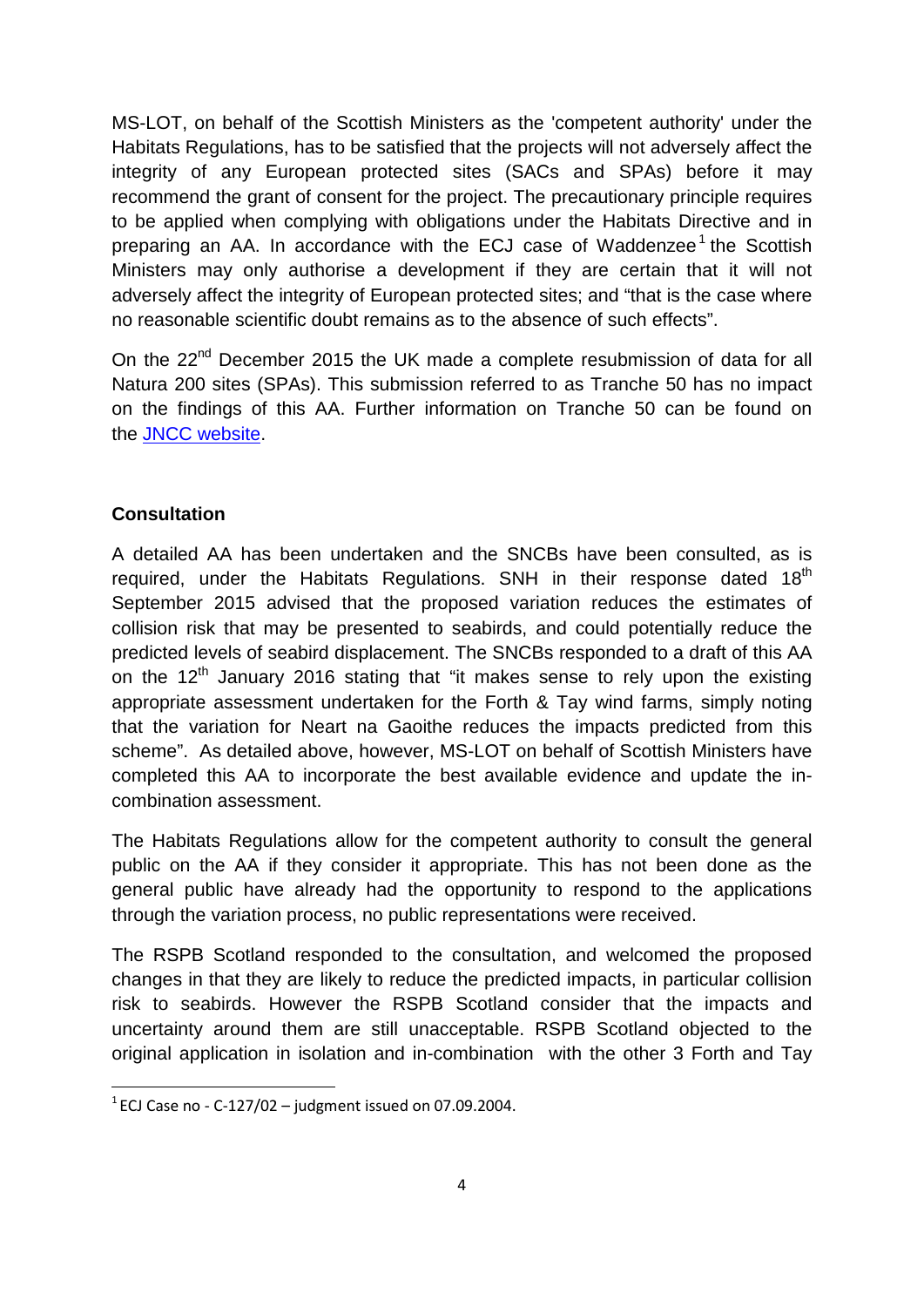offshore wind farm proposals. RSPB Scotland lodged a legal challenge to Scottish Ministers' decisions to grant these four consents and Scottish Ministers are currently awaiting a decision on the judicial review which was heard in late May/ early June 2015. Appendix 1 addresses the specific concerns raised by RSPB Scotland in relation to this application for variation of consent.

The National Trust for Scotland ("NTS") responded to the consultation and raised some queries regarding the collision risk modelling. NTS mention the same issue as RSPB around the most appropriate version of the Band model and avoidance rate based on recent advice from the SNCBs; as previously stated this AA uses the recommendations of the recent BTO avoidance rate review to estimate kittiwake and gannet collisions. NTS point out that the CRM completed by NNGOWL in the documents which was submitted in support of the application for variation only considers the project in isolation. This AA considers both the project in isolation and other projects already consented as detailed in section 3c. NTS in their response ask some questions regarding the hub height and reduction in predicted collisions. NNGOWL responded to NTS clarifying the points raised. Although the CRM of the revised turbine parameters predict a reduction in the collisions for kittiwake and gannet, this AA focuses on the original parameters as these represent the worst case.

A map showing the locations of the NNGOWL site and other Forth and Tay wind farms already along with the European protected sites which are considered in this assessment is presented below.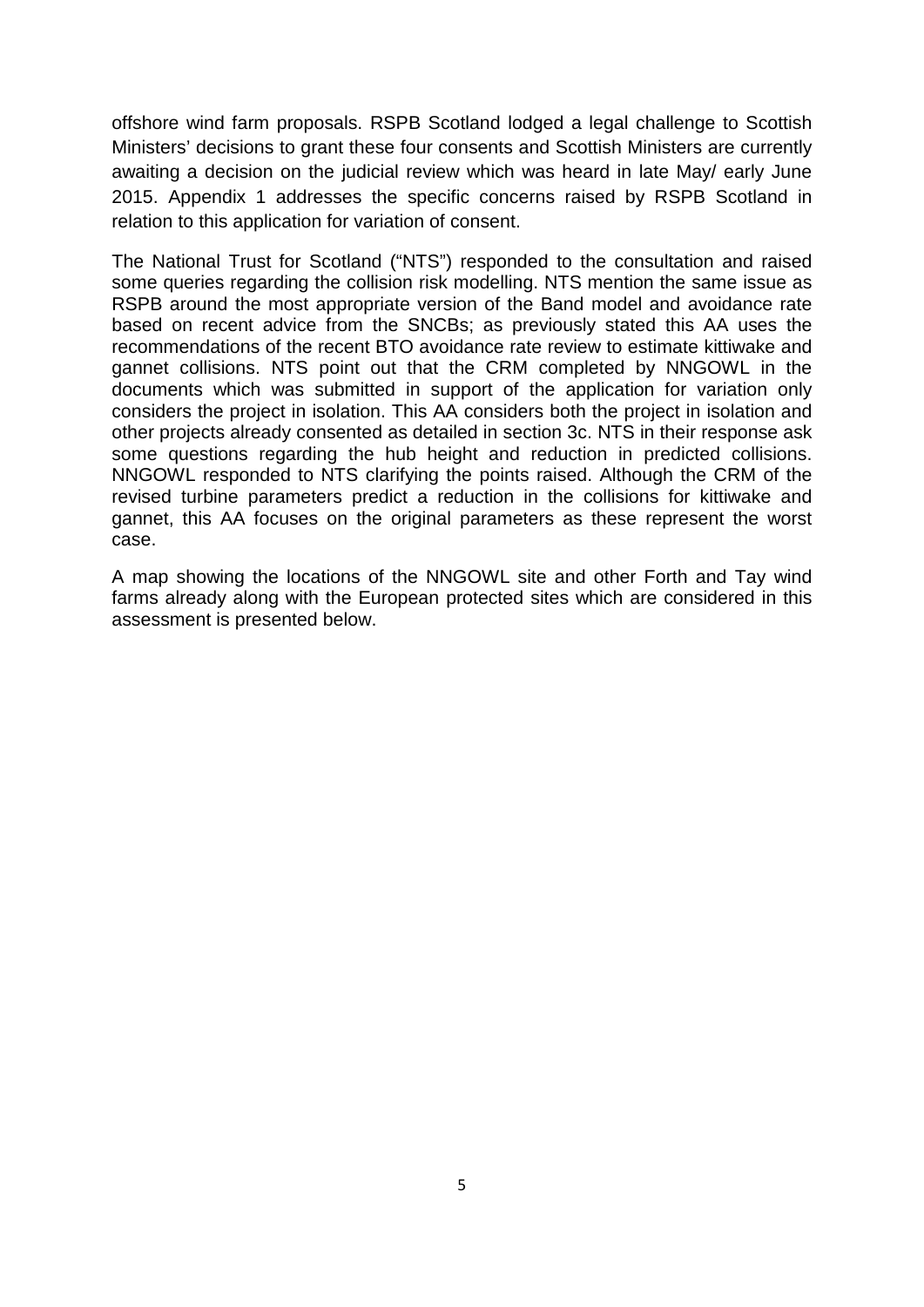

*Figure 2: locations of the NNGOWL development and other Scottish developments included in the in-combination assessment along with the European protected sites which are considered in this assessment.*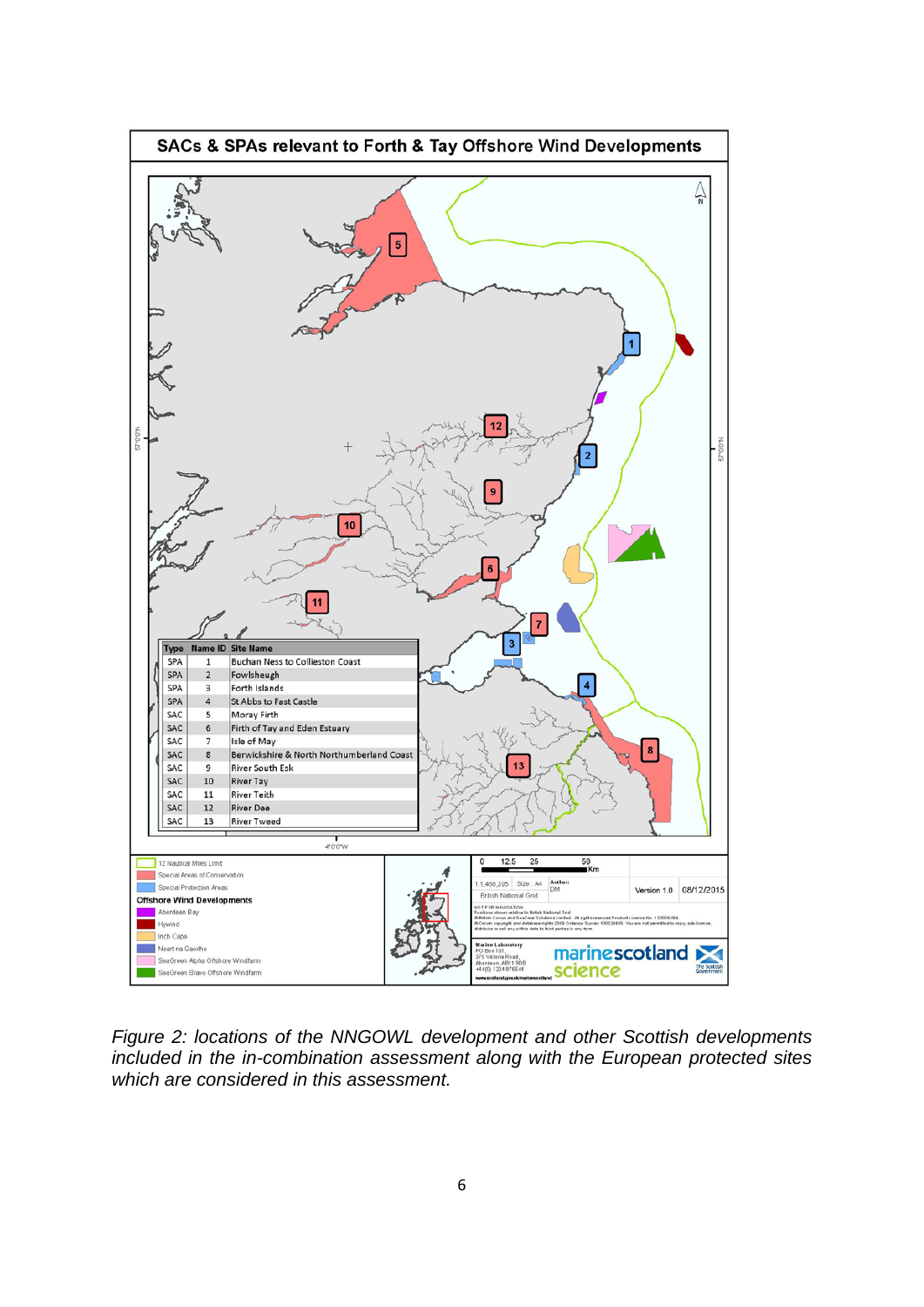Section 1a. provides links to the Scottish Natural Heritage Interactive ("SNHi") website where the background information on the sites being considered in this assessment is available. Section 1b. details the qualifying features of the SACs and SPAs in this assessment. The conservation objectives being considered are detailed in section 1c. For the qualifying interests where likely significant effect ("LSE") has been identified (section 3b), the appropriate assessment assesses whether or not the relevant conservation objectives will be achieved. This enables a conclusion to be made in relation to whether or not the NNGOWL alone and in combination with the other Forth and Tay Developments, and other projects, will adversely affect the integrity of the sites which have been assessed.

# **1a. Name of Natura site affected & current status available from:**

| 1. Buchan Ness to Collieston Coast SPA                       |
|--------------------------------------------------------------|
| http://gateway.snh.gov.uk/sitelink/siteinfo.jsp?pa_code=8473 |
| 2. Fowlsheugh SPA                                            |
| http://gateway.snh.gov.uk/sitelink/siteinfo.jsp?pa_code=8505 |
| 3. Forth Islands SPA                                         |
| http://gateway.snh.gov.uk/sitelink/siteinfo.jsp?pa_code=8500 |
| 4. St Abb's Head to Fast Castle SPA                          |
| http://gateway.snh.gov.uk/sitelink/siteinfo.jsp?pa_code=8579 |
| 5. Moray Firth SAC                                           |
| http://gateway.snh.gov.uk/sitelink/siteinfo.jsp?pa_code=8327 |
| 6. Firth of Tay and Eden Estuary SAC                         |
| http://gateway.snh.gov.uk/sitelink/siteinfo.jsp?pa_code=8257 |
| 7. Isle of May SAC                                           |
| http://gateway.snh.gov.uk/sitelink/siteinfo.jsp?pa_code=8278 |
| 8. Berwickshire & North Northumberland Coast SAC             |
| http://gateway.snh.gov.uk/sitelink/siteinfo.jsp?pa_code=8207 |
| 9. River South Esk SAC                                       |
| http://gateway.snh.gov.uk/sitelink/siteinfo.jsp?pa_code=8364 |
| 10. River Tay SAC                                            |
| http://gateway.snh.gov.uk/sitelink/siteinfo.jsp?pa_code=8366 |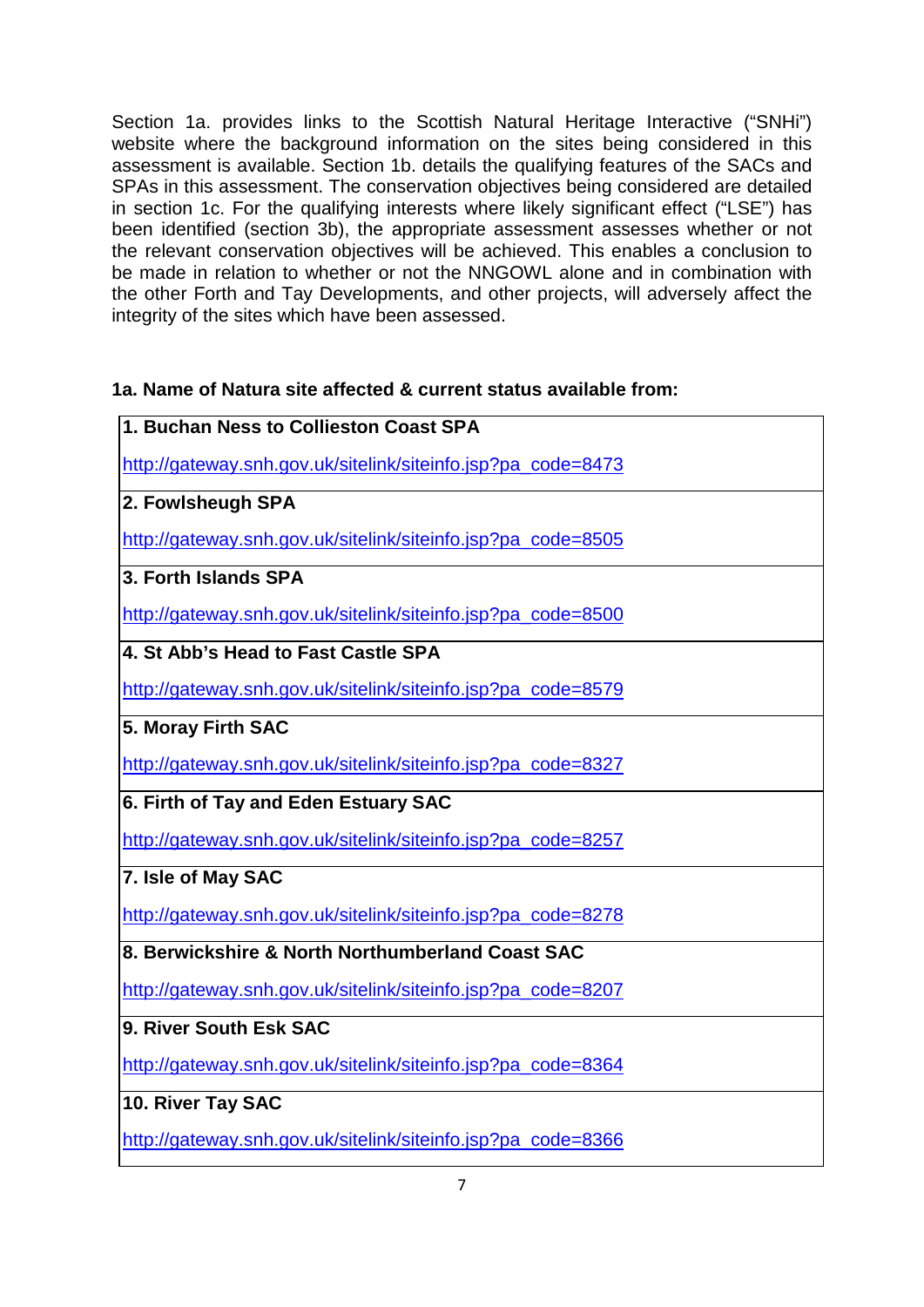| 11. River Teith SAC                                          |
|--------------------------------------------------------------|
| http://gateway.snh.gov.uk/sitelink/siteinfo.jsp?pa_code=8368 |
| 12. River Dee SAC                                            |
| http://gateway.snh.gov.uk/sitelink/siteinfo.jsp?pa_code=8357 |
| 13. River Tweed SAC                                          |
| http://gateway.snh.gov.uk/sitelink/siteinfo.jsp?pa_code=8369 |

# **1b. Qualifying interests of each Natura site:**

| 1. Buchan Ness to Collieston Coast<br><b>SPA</b><br>Fulmar (breeding)<br>$\bullet$<br>Guillemot (breeding)<br>$\bullet$<br>Herring gull (breeding)<br>Kittiwake (breeding)<br>Shag (breeding)<br>Seabird assemblage (breeding)                                                                                                                                                                                                                    | 2. Fowlsheugh SPA<br>Fulmar (breeding)<br>Guillemot (breeding)<br>$\bullet$<br>Herring gull (breeding)<br>$\bullet$<br>Kittiwake (breeding)<br>Razorbill (breeding)<br>$\bullet$<br>Seabird assemblage (breeding)<br>$\bullet$ |
|---------------------------------------------------------------------------------------------------------------------------------------------------------------------------------------------------------------------------------------------------------------------------------------------------------------------------------------------------------------------------------------------------------------------------------------------------|--------------------------------------------------------------------------------------------------------------------------------------------------------------------------------------------------------------------------------|
| 3. Forth Islands SPA<br>Arctic tern (breeding)<br>Common tern (breeding)<br>Cormorant (breeding)<br>Fulmar (breeding)<br>Gannet (breeding)<br>Guillemot (breeding)<br>Herring gull (breeding)<br>$\bullet$<br>Kittiwake (breeding)<br>Lesser black-backed gull<br>(breeding)<br>Puffin (breeding)<br>Razorbill (breeding)<br>$\bullet$<br>Roseate tern (breeding)<br>Sandwich tern (breeding)<br>Shag (breeding)<br>Seabird assemblage (breeding) | 4. St Abb's Head to Fast Castle SPA<br>• Guillemot (breeding)<br>Herring gull (breeding)<br>Kittiwake (breeding)<br>$\bullet$<br>Razorbill (breeding)<br>Shag (breeding)<br>Seabird assemblage (breeding)                      |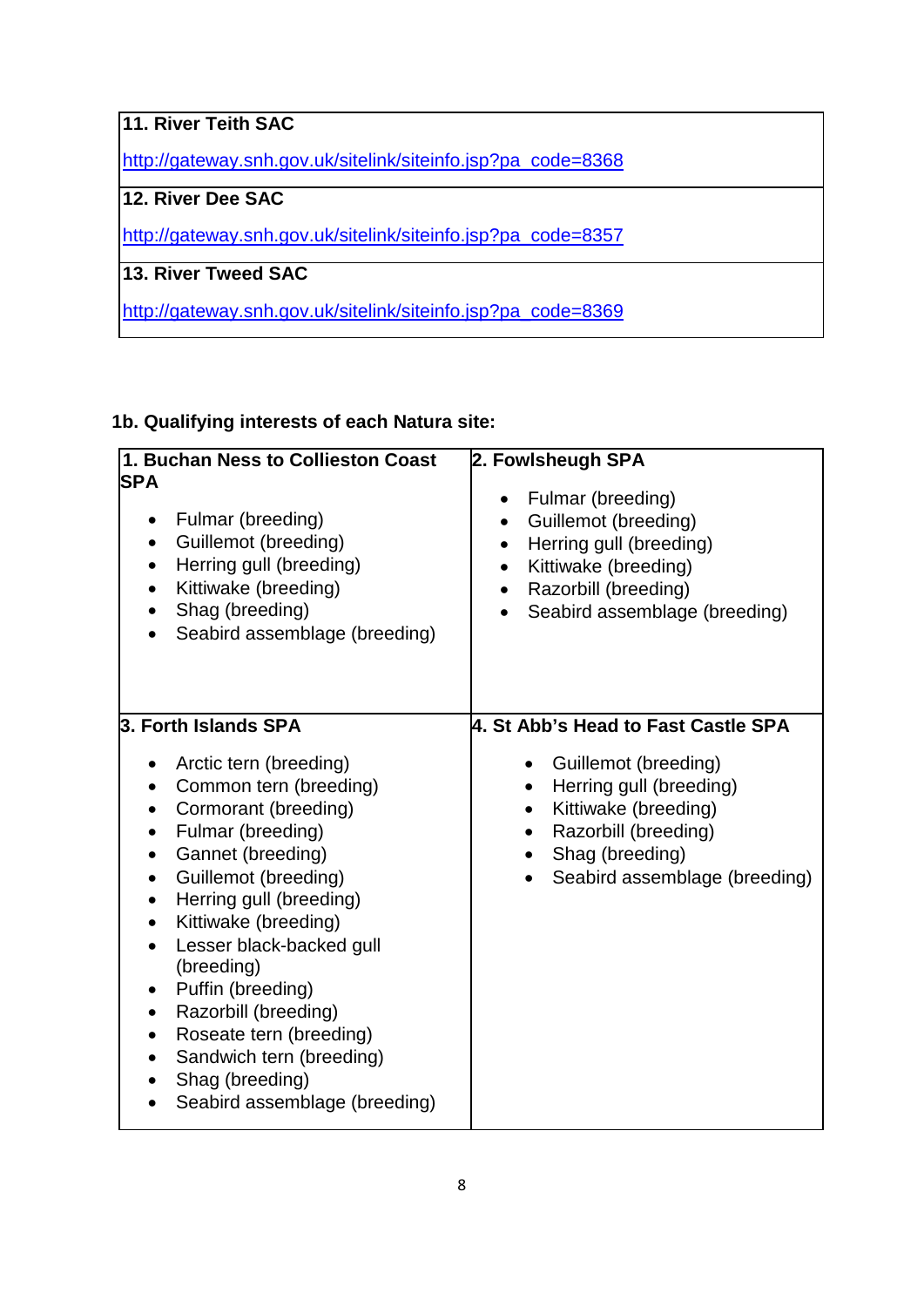| 5. Moray Firth SAC                                                                                                                                              | 6. Firth of Tay and Eden Estuary SAC                                                                                                                                                               |
|-----------------------------------------------------------------------------------------------------------------------------------------------------------------|----------------------------------------------------------------------------------------------------------------------------------------------------------------------------------------------------|
| Bottlenose dolphin<br>Subtidal sandbanks                                                                                                                        | Common (harbour) seal<br>$\bullet$<br><b>Estuaries</b><br>Intertidal mudflats and sandflats<br>Subtidal sandbanks                                                                                  |
| 7. Isle of May SAC<br>Grey seal<br><b>Reefs</b>                                                                                                                 | 8. Berwickshire & North<br>Northumberland Coast SAC<br>Grey seal<br>Intertidal mudflats and sandflats<br><b>Reefs</b><br>Sea caves<br>Shallow inlets and bays                                      |
| 9. River South Esk SAC                                                                                                                                          | 10. River Tay SAC                                                                                                                                                                                  |
| Atlantic salmon<br>Freshwater pearl mussel                                                                                                                      | Atlantic salmon<br>Sea lamprey<br>٠<br><b>Brook Lamprey</b><br>٠<br><b>River Lamprey</b><br>Otter<br>Clear-water lakes or lochs with<br>aquatic vegetation and poor to<br>moderate nutrient levels |
| 11. River Teith SAC                                                                                                                                             | 12. River Dee SAC                                                                                                                                                                                  |
| Atlantic salmon<br>Sea lamprey<br><b>Brook Lamprey</b><br><b>River Lamprey</b>                                                                                  | Atlantic salmon<br>Freshwater pearl mussel<br>Otter                                                                                                                                                |
| 13. River Tweed SAC                                                                                                                                             |                                                                                                                                                                                                    |
| Atlantic salmon<br>Sea lamprey<br><b>Brook Lamprey</b><br><b>River Lamprey</b><br>Otter<br>Rivers with floating vegetation often<br>dominated by water-crowfoot |                                                                                                                                                                                                    |

# **1c. Conservation objectives for qualifying interests:**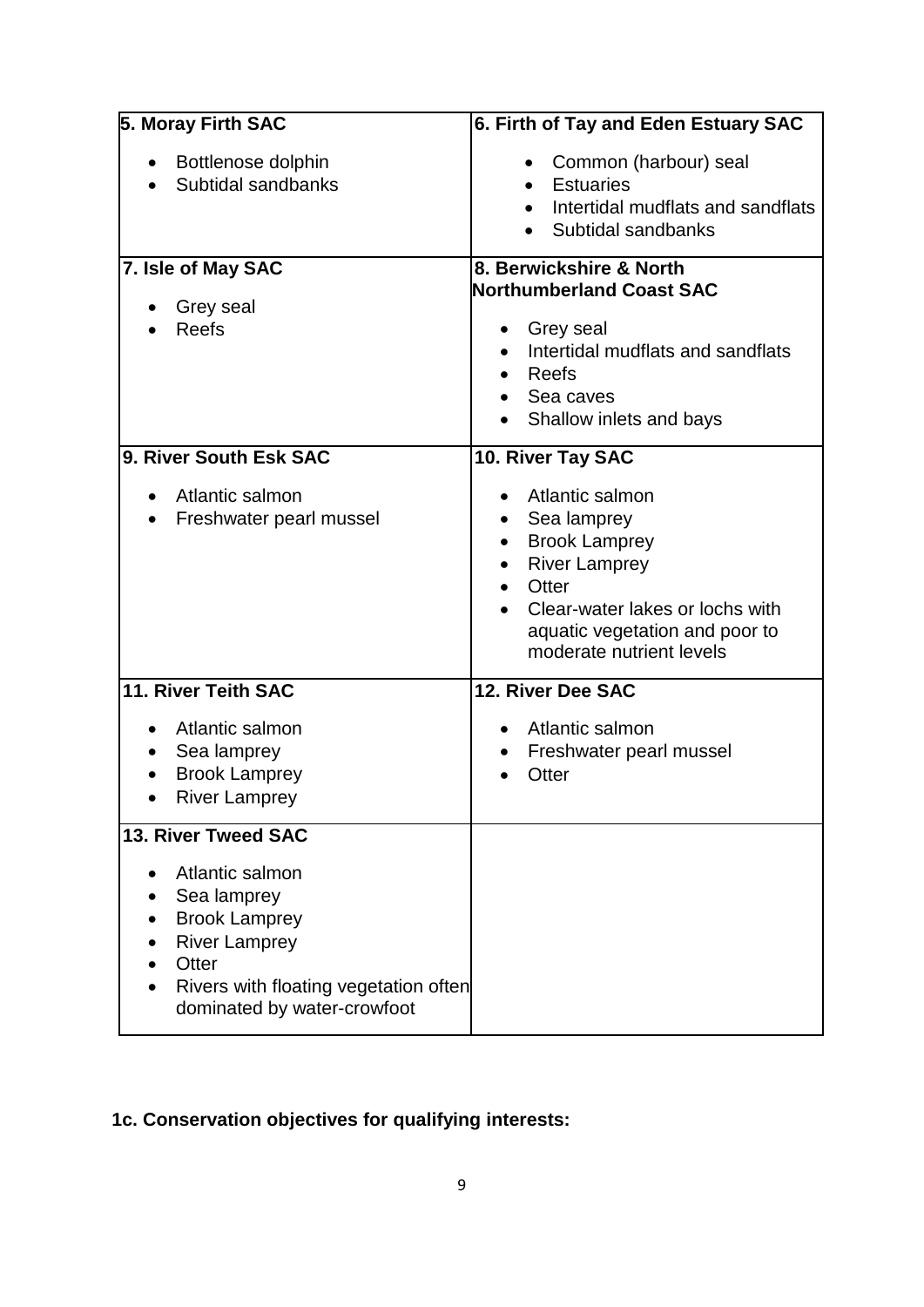The conservation objectives being assessed are the same as in the original Forth and Tay Regional AA:

# **Buchan Ness to Collieston Coast, Fowlsheugh, Forth Islands and St Abb's Head to Fast Castle SPAs – breeding seabirds**

To avoid deterioration of the habitats of the qualifying species or significant disturbance to the qualifying species, thus ensuring that the integrity of the site is maintained; and

To ensure for the qualifying species that the following are maintained in the long term:

#### **(i) Population of the species as a viable component of the site\***

- (ii) Distribution of the species within site
- (iii) Distribution and extent of habitats supporting the species
- (iv) Structure, function and supporting processes of habitats supporting the species
- (v) No significant disturbance of the species

\*As the potential effects of the proposed development, as identified, occur outside the SPA itself, any disturbance to the qualifying interests is only considered to be significant in terms of the relevant conservation objective if it could undermine the conservation objectives relating to population viability.

#### **Moray Firth SAC - Bottlenose dolphin**

To avoid deterioration of the habitats of the qualifying species or significant disturbance to the qualifying species, thus ensuring that the integrity of the site is maintained and the site makes an appropriate contribution to achieving favourable conservation status for each of the qualifying features; and

To ensure for the qualifying species that the following are established then maintained in the long term:

#### **(i) Population of the species as a viable component of the site\***

- (ii) Distribution of the species within site
- (iii) Distribution and extent of habitats supporting the species
- (iv) Structure, function and supporting processes of habitats supporting the species
- (v) No significant disturbance of the species

\*As the potential effects of the proposed development, as identified, occur outside the SAC itself, any disturbance to the qualifying interests is only considered to be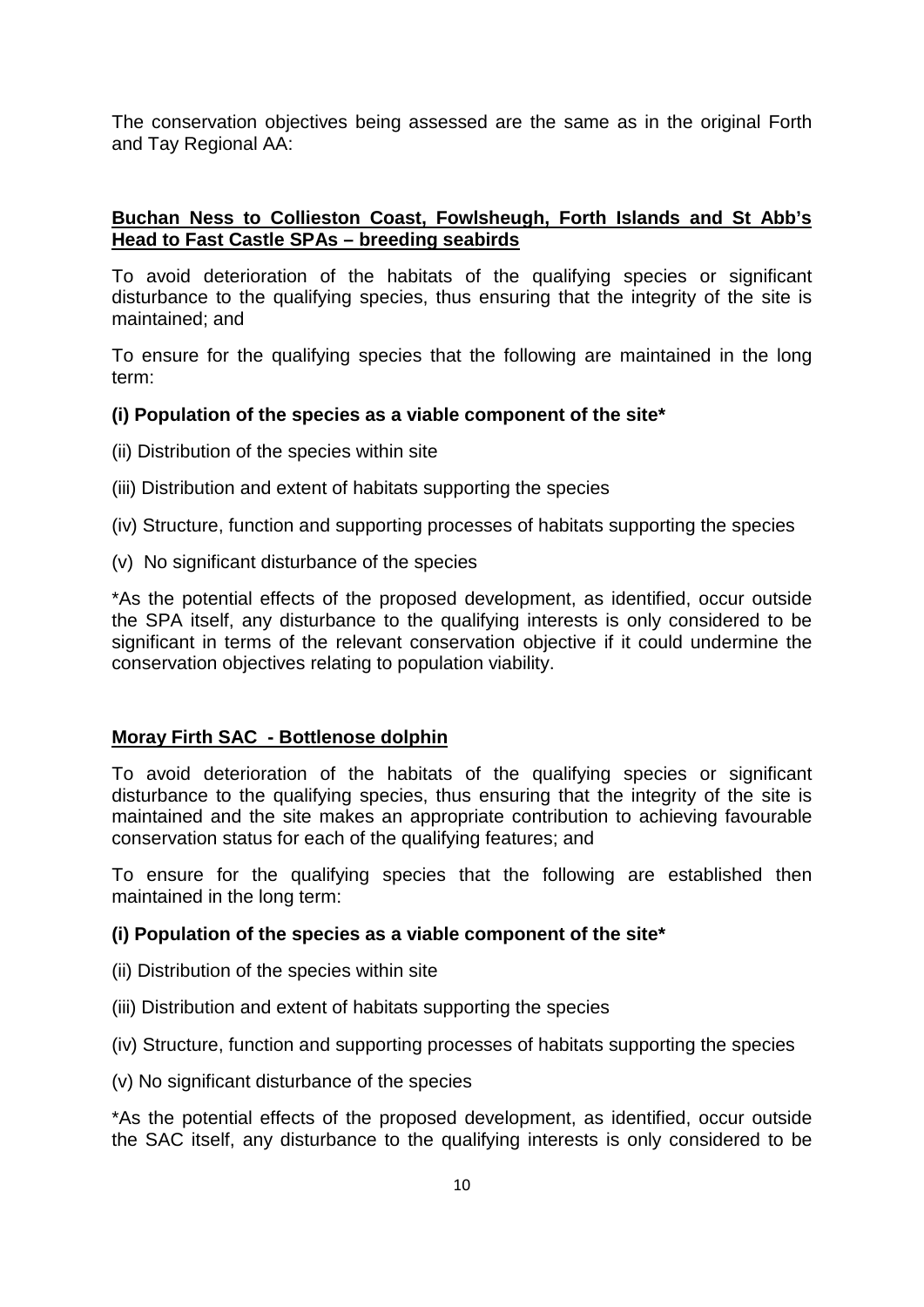significant in terms of the relevant conservation objective if it could undermine the conservation objectives relating to population viability.

# **Firth of Tay and Eden Estuary SAC – Harbour seal, and Isle of May and Berwickshire & North Northumberland Coast SACs – Grey seal**

To avoid deterioration of the habitats of the qualifying species or significant disturbance to the qualifying species, thus ensuring that the integrity of the site is maintained and the site makes an appropriate contribution to achieving favourable conservation status for each of the qualifying features; and

To ensure for the qualifying species that the following are maintained in the long term:

# **(i) Population of the species as a viable component of the site\***

- (ii) Distribution of the species within site
- (iii) Distribution and extent of habitats supporting the species
- (iv) Structure, function and supporting processes of habitats supporting the species
- (v) No significant disturbance of the species

\*As the potential effects of the proposed development, as identified, occur outside the SAC itself, any disturbance to the qualifying interests is only considered to be significant in terms of the relevant conservation objective if it could undermine the conservation objectives relating to population viability.

# **River South Esk, River Tay, River Teith, River Dee and River Tweed SACs – Migratory fish and Freshwater Pearl Mussel**

To avoid deterioration of the habitats of the qualifying species or significant disturbance to the qualifying species, thus ensuring that the integrity of the site is maintained and the site makes an appropriate contribution to achieving favourable conservation status for each of the qualifying features; and

To ensure for each species that the following are maintained in the long term:

# **(i) Population of the species, including range of genetic types for salmon, as a viable component of the SACs\***

- (ii) Distribution of the species within site
- (iii) Distribution and extent of habitats supporting each species
- (iv) Structure, function and supporting processes of habitats supporting each species
- (v) No significant disturbance of the species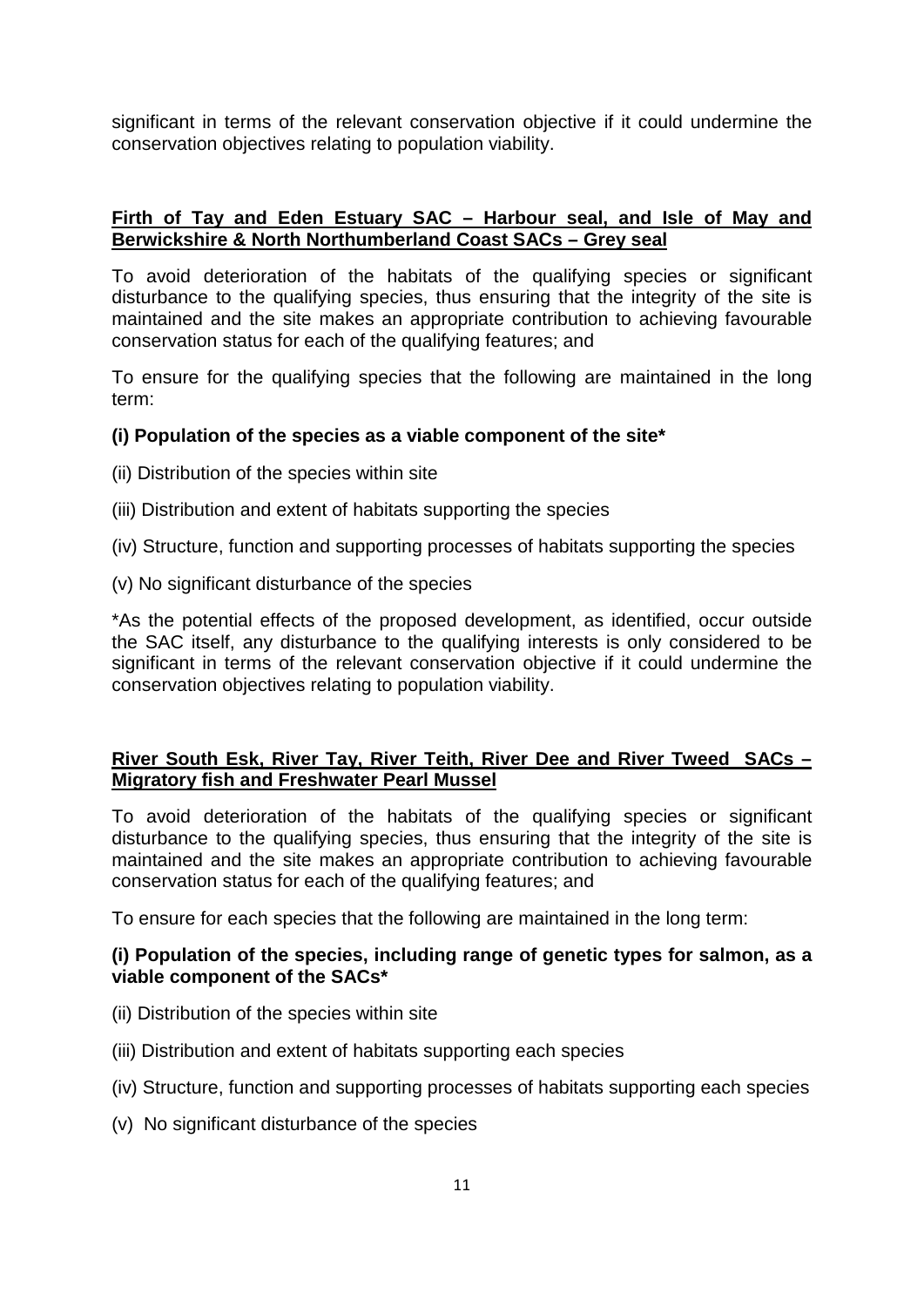And for freshwater pearl mussel in particular, to ensure that the following are maintained in the long term:

# **(vi) Distribution and viability of freshwater pearl mussel host species\***

(vii) Structure, function and supporting processes of habitats supporting freshwater pearl mussel host species

\*As the potential effects of the proposed development, as identified, occur outside the SAC itself, any disturbance to the qualifying interests is only considered to be significant in terms of the relevant conservation objective if it could undermine the conservation objectives relating to population viability.

# **ASSESSMENT IN RELATION TO REGULATION 61 OF THE CONSERVATION OF HABITATS AND SPECIES REGULATIONS 2010.**

#### **3a. Is the operation directly connected with or necessary to conservation management of the site?**

The operations are not connected with or necessary to conservation management of the sites.

# **3b. Is the operation likely to have a significant effect on the qualifying interest?**

#### SPAs

Likely significant effect identified remains the same as that identified in the original Forth and Tay AA as follows:

- Collision risk and/or displacement to kittiwake of Buchan Ness to Collieston Coast, Forth Islands, Fowlsheugh and St Abb's Head to Fast Castle SPAs.
- Collision risk and/or displacement to gannet of Forth Islands SPA.
- Displacement to Atlantic puffin of Forth Islands SPA.
- Displacement to common guillemot of Buchan Ness to Collieston Coast, Forth Islands, Fowlsheugh and St Abb's Head to Fast Castle SPAs.
- Displacement to razorbill of Forth Islands, Fowlsheugh and St Abb's Head to Fast Castle SPAs.
- Collision risk to herring gull of Buchan Ness to Collieston Coast, Forth Islands, Fowlsheugh and St Abb's Head to Fast Castle SPAs.
- Collision risk to lesser black-backed gull of Forth Islands SPA.
- Collision risk and/or displacement to Northern fulmar of Buchan Ness to Collieston Coast, Forth Islands and Fowlsheugh SPAs.
- Collision risk and/or displacement to common & Arctic tern species of Forth Islands SPA (NNGOWL and ICOL only).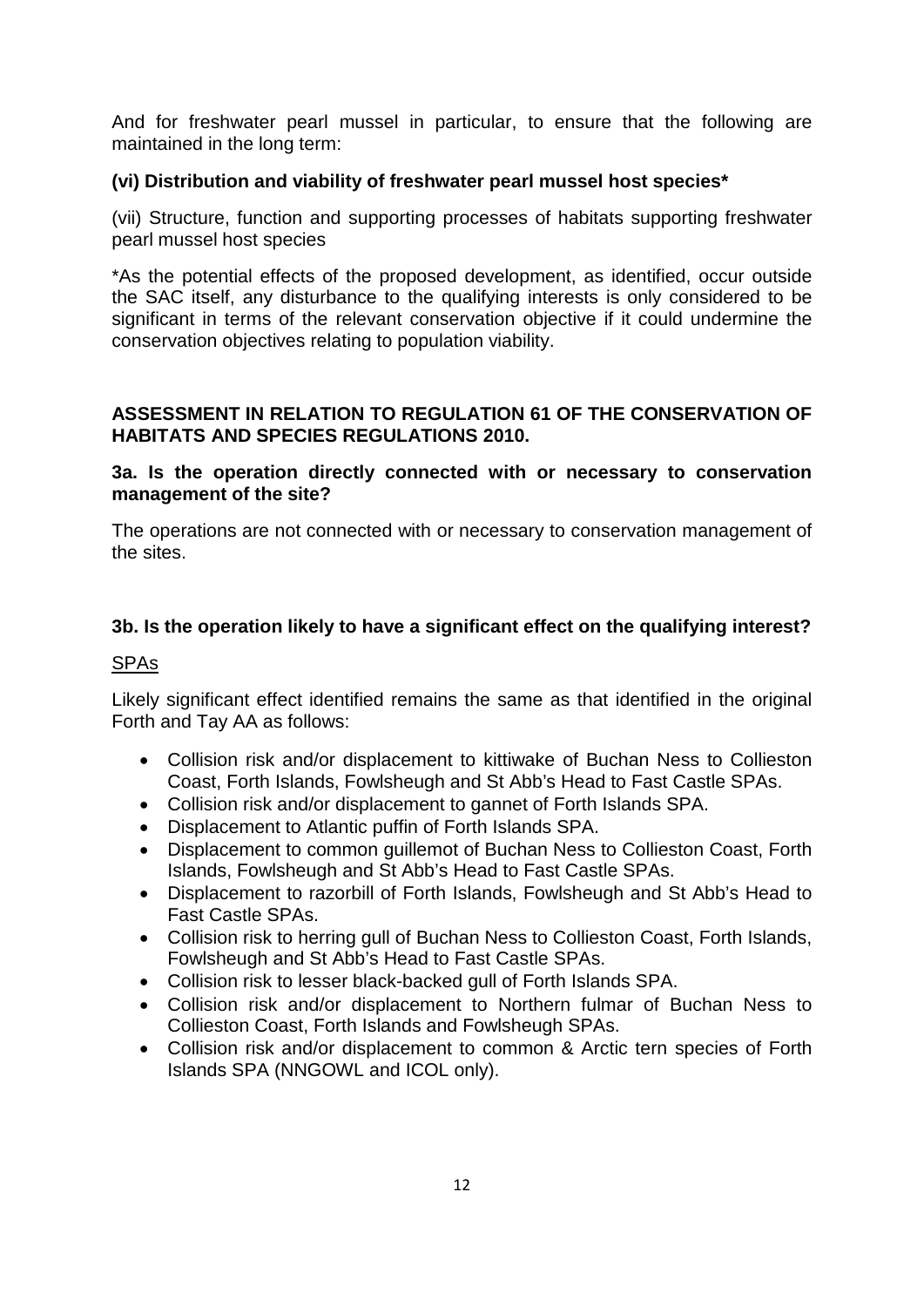*The remaining species listed in the SPA citations in 1b are scoped out of further consideration in this AA as no LSE was identified - these species were either not recorded in significant numbers on-site, or else there is no pathway for significant impact and/or there is no connectivity with any SPAs.*

The Firth of Forth SPA, designated for wintering wildfowl and waders, and postbreeding Sandwich terns is close to the Forth and Tay Development sites. The SNCBs advised no LSE for this SPA; they support the strategic collision risk assessment commissioned by Marine Scotland and undertaken by the Wildfowl & Wetlands Trust ("WWT") and MacArthur Green Ltd. This project presents a strategic assessment of potential collision risk to migrating wildfowl, waders and other nonseabird species from all current offshore wind farm proposals in Scotland and Robin Rigg, in operation. The modelling confirms that the risk presented by the Forth and Tay Developments would not be significant on their own, nor cumulatively with each other or recently consented Moray Firth offshore wind farms (Beatrice Offshore Wind Farm Limited ("BOWL") and the Moray Offshore Renewables Limited ("MORL") developments), to any of these migratory non-seabird populations. The SNCBs have also advised that there is no connectivity between post-breeding Sandwich terns and the Forth and Tay Development sites. Therefore this qualifying interest of the Forth Islands SPA is not considered further in this assessment.

# **SACS**

Likely significant effect identified remains the same as that identified in the original Forth and Tay regional AA as follows:

- Bottlenose dolphins as the qualifying feature of the Moray Firth SAC.
- Harbour seals as a qualifying feature of the Firth of Tay and Eden Estuary SAC.
- Grey seals as a qualifying feature of the Isle of May SAC and the Berwickshire & North Northumberland Coast SAC.
- Atlantic salmon as a qualifying feature of the River South Esk, River Tay, River Teith, River Dee and River Tweed SACs
- Freshwater pearl mussel ("FWPM") as the qualifying feature of the River South Esk and River Dee SACs.
- Lamprey species as qualifying features of the River Tay, River Teith and River Tweed SACs

The original Forth and Tay Regional AA provides further detail on the reasons why LSE was identified.

*The remaining species and habitats listed in the SAC citations in 1b are scoped out of further consideration in this AA as no LSE was identified.* 

# **3c. APPROPRIATE ASSESSMENT of the implications for the site in view of the site's conservation objectives.**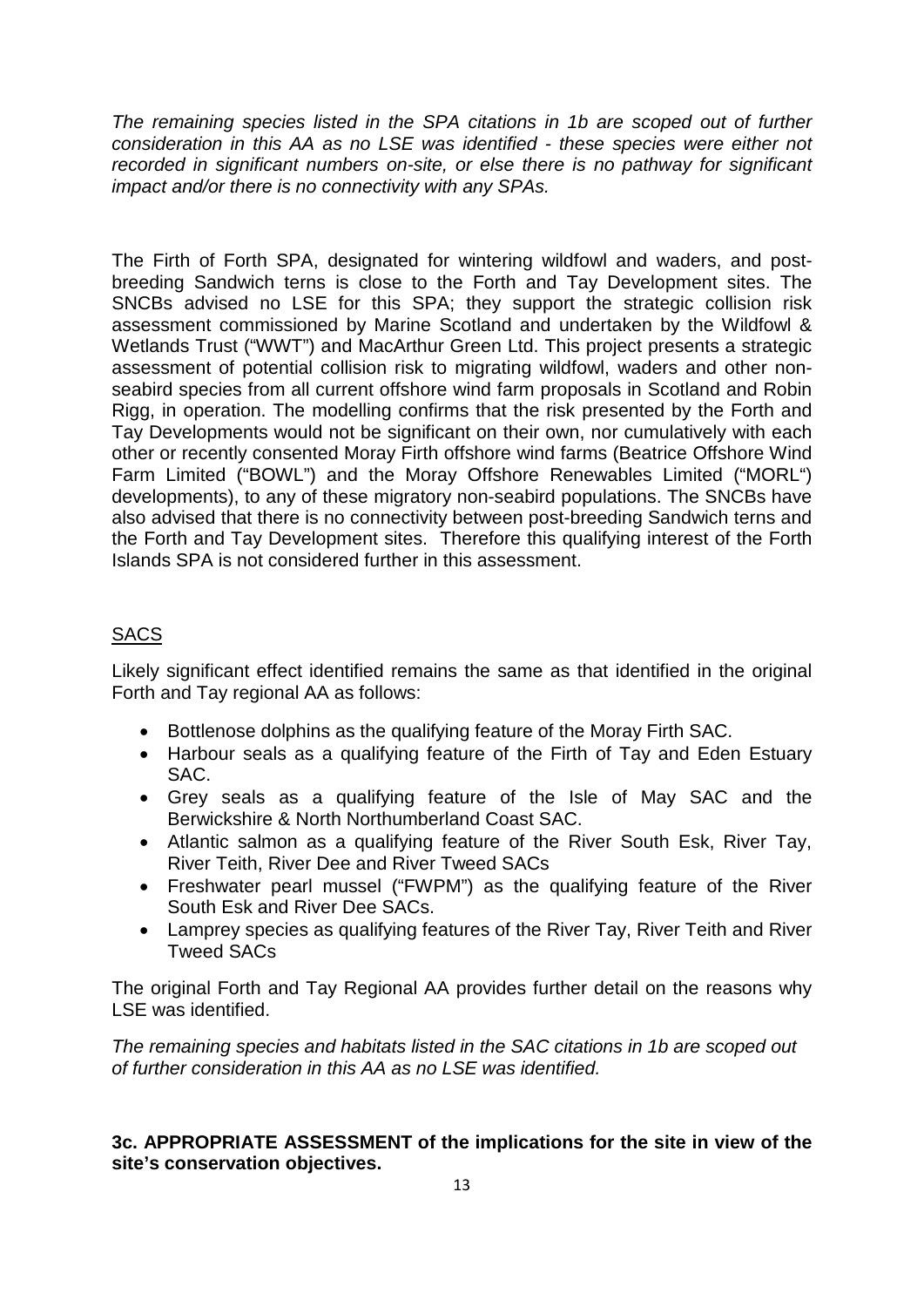# **Qualifying interests of Special Areas of Protection**

The assessment for birds is based on the project proposal summarised above under "Proposal details". Although the proposed changes to the turbine parameters through the application for variation is shown to reduce the predicted collisions (as demonstrated by the information provided by NNGOWL in support of the [application](http://sh45inta/Resource/0049/00491323.pdf) [for variation\)](http://sh45inta/Resource/0049/00491323.pdf), this assessment is based on the worst case parameters presented in the NNGOWL **[ES](http://77.68.107.10/Renewables%20Licensing/MRP_NNG_Offshore_Windfarm/ES/ES%20Chapters/)** and **[Supplementary Environmental Information Statement](http://77.68.107.10/Renewables%20Licensing/MRP_NNG_Offshore_Windfarm/Addendum_of_Supplimentary_Environmental_Information/)** (75 turbines and minimum turbine height of 93.5 m above LAT).

#### **3. The Scope of In Combination Effects**

For certain species, where considered appropriate, in-combination effects have also been considered from projects further afield:

*Aberdeen Bay Offshore Wind Farm* - to be located 2 to 4.5 km off the coast at Blackdog, Aberdeenshire, comprising 11 turbines with a generating capacity of up to 100 MW. This development was consented in 2013 construction has not yet commenced, consent is for a period of 22 years. This proposal is relevant to consider in respect of kittiwake at Buchan Ness to Collieston Coast SPA and Fowlsheugh SPA.

*Hywind Scotland Pilot Park* – to be located approximately 25 km off the coast of Peterhead, comprising 5 floating turbines with a generating capacity of 30 MW This development was consented in November 2015, with construction likely to commence next year. The marine licence granted is for a period of 22 years. This proposal is relevant to consider in respect of kittiwake at Buchan Ness to Collieston Coast SPA and Fowlsheugh SPA.

*Methil Wind Turbine* – located on the coast at Methil, Fife. A single turbine with a generating capacity of up to 7 MW. This development is currently operating and has consent to operate for a period of up to 5 years. This proposal is relevant to consider in respect of gannet at Forth Islands SPA.

*Blyth Offshore Wind Farm* – located just off the Northumberland coast, comprising 2 turbines with a generating capacity of 4 MW. This small development has been operating since 2000. This proposal is relevant to consider in respect of gannet at Forth Islands SPA.

*Blyth Offshore Wind Demonstration Site* - located just off the Northumberland coast, comprising 15 turbines with a generating capacity of up to 100 MW. This development was consented in 2013. This proposal is relevant to consider in respect of gannet at Forth Islands SPA.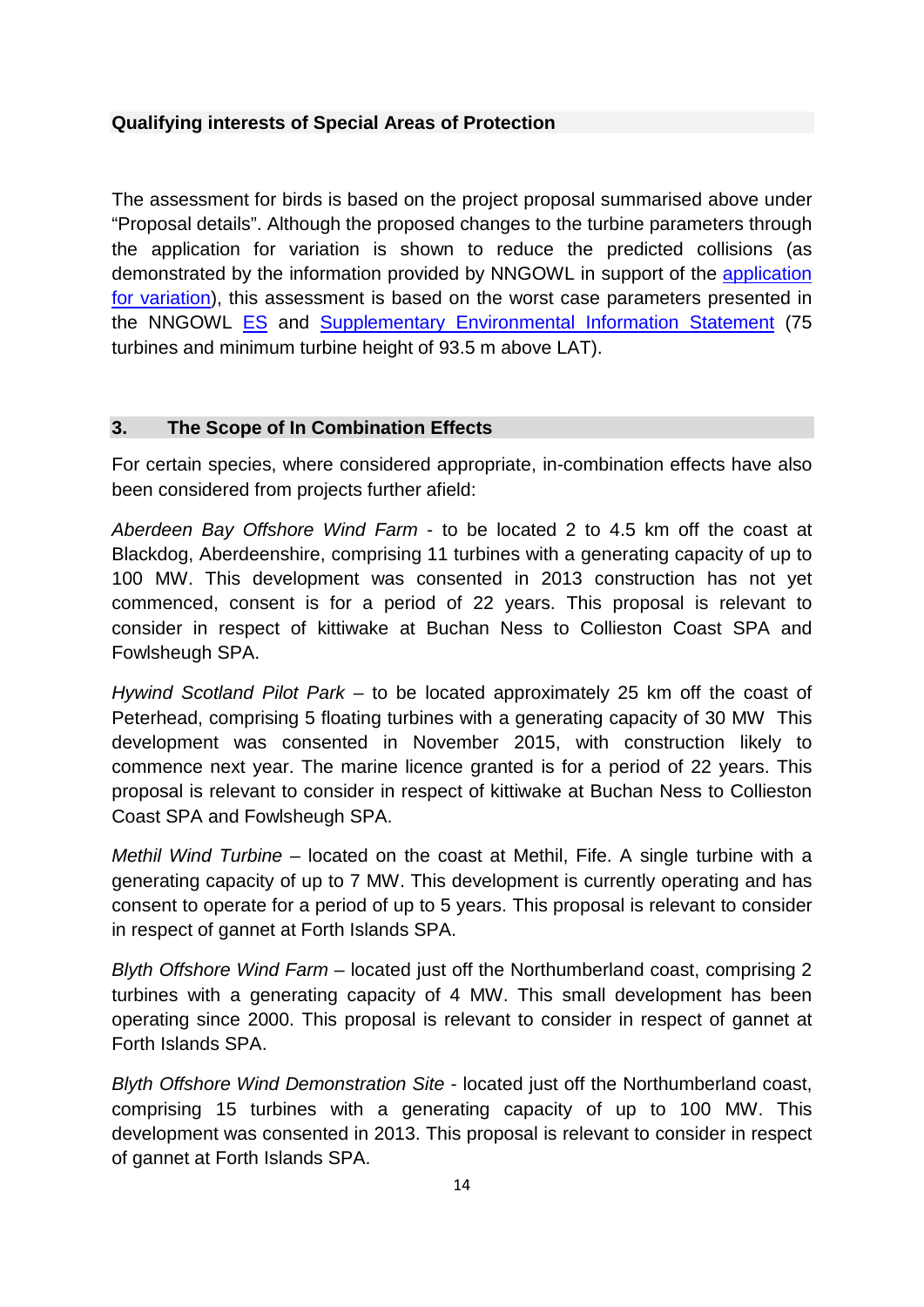*Teesside Offshore Wind Farm* – located off the coast of Teesside, England, comprising 27 turbines with a generating capacity of 62 MW. Construction was completed in 2013, and the turbines are currently operating. This proposal is relevant to consider in respect of gannet at Forth Islands SPA.

*Inch Cape Offshore Wind Farm* – to be located 15 km to the east off the Angus coastline, to the east of the Firth of Tay, comprising up to 110 turbines with a maximum generating capacity of 784 MW. Consent was granted in October 2014, construction has not yet commenced, consent is for a period of 25 years. This project is relevant to consider with respect to gannet, razorbill, puffin, lesser blackbacked gull, herring gull and kittiwake at Forth Islands SPA as well as kittiwake at Buchan Ness to Collieston Coast SPA, Fowlsheugh SPA, and herring gull and kittiwake at St Abb's Head to Fast Castle SPA.

*Seagreen Alpha and Seagreen Bravo Offshore Wind Farms* – to be located 27 km and 38 km to the east off the Angus coastline respectively, comprising up to 75 turbines each, with a maximum generating capacity of 525 MW each. Consent was granted in October 2014, construction has not yet commenced, consent is for a period of 25 years. These projects are relevant to consider with respect to gannet, razorbill, puffin, lesser black-backed gull, herring gull and kittiwake at Forth Islands SPA as well as kittiwake at Buchan Ness to Collieston Coast SPA, Fowlsheugh SPA, and herring gull and kittiwake at St Abb's Head to Fast Castle SPA.

*Dogger Bank Creyke Beck A & B, and Teeside A & B Offshore Wind Farms* – these projects are located on Dogger Bank approximately 130 km off the coast of Yorkshire. Creyke Beck was granted consent in February 2015, and is for up to 400 turbines with a generating capacity of up to 2.4 GW. Consent was granted to Teeside A & B in August 2015, also for up to 400 turbines and a total generating capacity of up to 2.4 GW. These proposals are relevant to consider in respect of gannet at Forth Islands SPA.

#### Projects not included in this in-combination assessment

*Kincardine Offshore Wind Demonstrator* – this development is a commercial demonstrator site which will use floating foundation technology. Located south-east of Aberdeen, 15 km from the coastline. The project which is in the pre-application stage is for 6-8 turbines with a maximum generating capacity of 50 MW. The incombination effects from this project are not being considered in the AA for NNGOWL. A further AA will be required for the Kincardine project prior to any consent being granted and that AA will take account of the in-combination effects of NNGOWL and the other projects above as appropriate.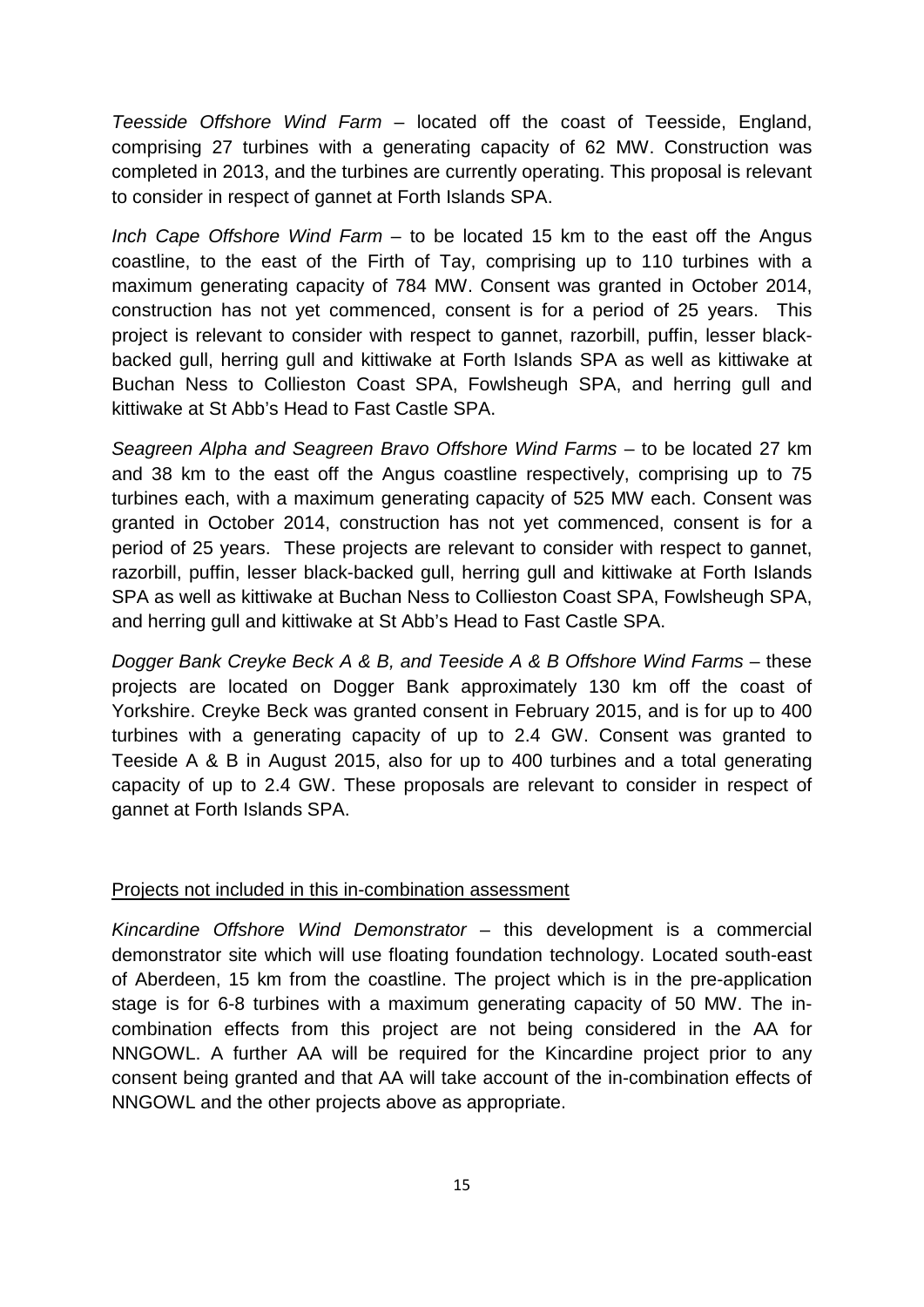*Forthwind Offshore Wind Demonstrator* - this development is a commercial demonstrator site, to be located 1.5 km from the Fife coastline near Methil. The application was received by MS in July 2015 and is currently being considered. The proposal is for 2 turbines with a maximum generating capacity of 9 MW. The incombination effects from this project are not being considered in the AA for NNGOWL. A further AA will be required for the Forthwind project prior to any consent being granted and that AA will take account of the in-combination effects of NNGOWL and the other projects above as appropriate.

#### **4. Assessment Methods**

Background information on the bird species considered in this assessment can be found at [http://seabird.wikispaces.com/.](http://seabird.wikispaces.com/) In addition SNH Commissioned Report No. 804 "A review of literature on the qualifying interest species of Special Protection Areas (SPAs) in the Firth of Forth and development related influences" provides useful information.

The assessment methods used here largely follow those applied in the Forth and [Tay Regional Assessment](http://www.gov.scot/Resource/0046/00460528.pdf) and are not repeated here. The only exception is the avoidance rates and version of the Band collision risk model used for collision risk estimations of kittiwake and gannet collision mortality. This is in response to the British Trust for Ornithology ("BTO") review of [Avoidance Rates of Collision Between](http://www.gov.scot/resource/0046/00464979.pdf)  [Birds and Offshore Turbines,](http://www.gov.scot/resource/0046/00464979.pdf) which was published in November 2014 i.e. became available after the Forth and Tay Regional Assessment was completed. Use of the BTO recommended avoidance rates and versions of the collision model for these species result in reduced collision rates when compared to those assumed in the Forth and Tay Regional Assessment.

As detailed in section 1c, as the potential effects identified occur outside of the SPAs themselves, the relevant conservation objective for each qualifying interest is to "ensure the population of the species as a viable component of the site" is maintained in the long term. In order to assess the potential effects of the NNGOWL Development, alone and in combination, on the achievement of this conservation objective the assessments for relevant species involved the estimation of the level of predicted effect, and the setting of a precautionary level of acceptable change to the population given the statutory requirements. Where it can be shown that the populations of all qualifying interests of concern can be maintained within the thresholds of change it can be concluded that the proposed developments will not adversely affect site integrity.

The main effects to bird species are due to: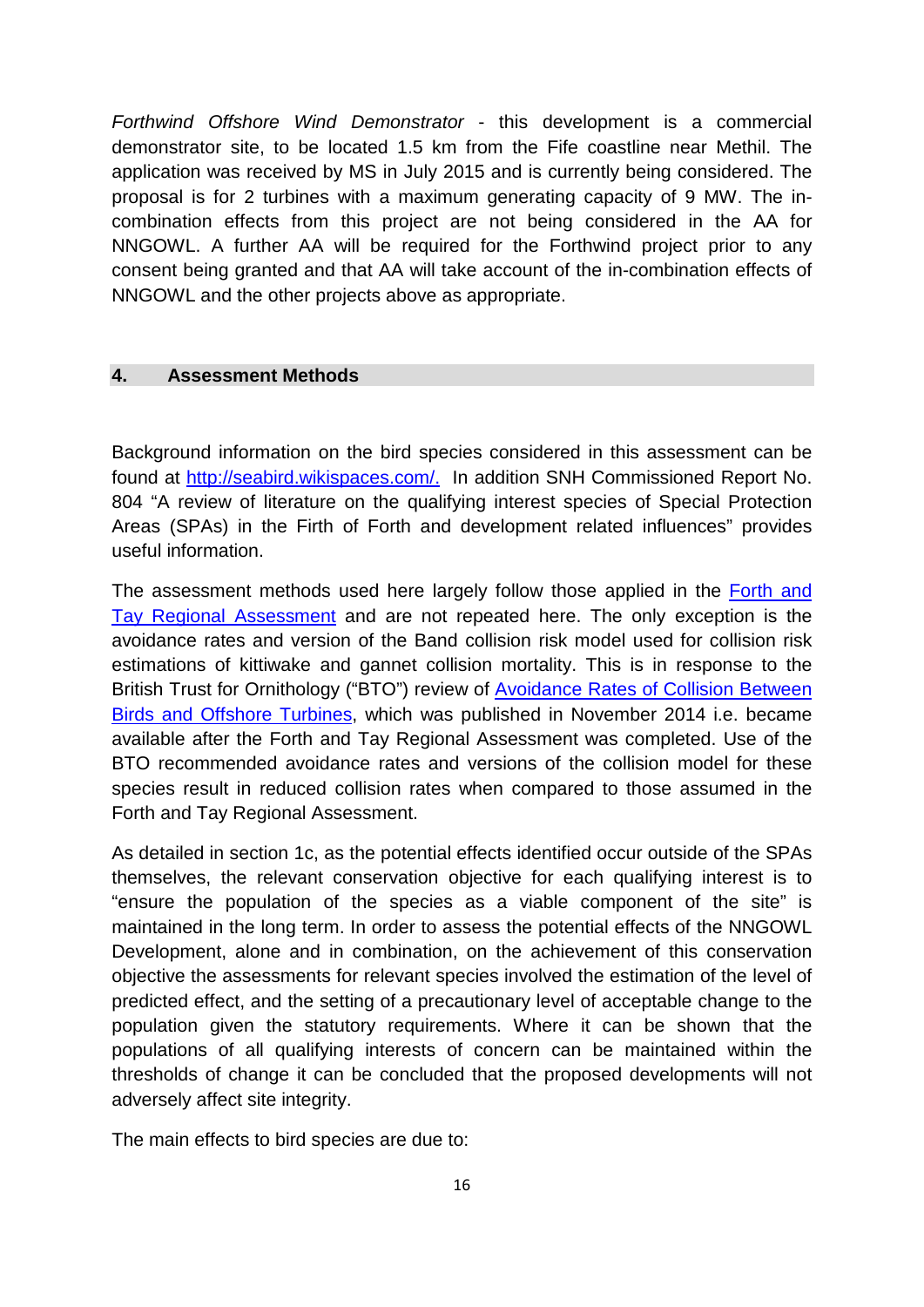a. Collision with Turbines (of greatest relevance to species which may regularly fly at the same height as the rotating blades e.g. gulls and gannet), and

b. Displacement and Barrier Effects resulting in birds either being displaced from foraging areas or having to fly around a wind farm to reach a foraging area (of greatest relevance to species with more limited foraging ranges or greater flight energetic costs e.g. kittiwake and puffin).

# **I. Collision with Turbines**

NNGOWL presented Band Collision Risk Model ("CRM") outputs in their ES, SEIS and subsequent variation application, and the SNCBs and MSS support the use of the Band CRM. Band (2012) provides guidance on how to use the CRM for seabird species in respect of offshore wind farms. It includes a 'basic' model (Options 1 and 2) and an 'extended' version (Option 3) as described below:

Option 1 – The 'Basic' model. It assumes a uniform distribution of flight heights and collision risk between lowest and highest levels of the rotors. It also uses figures for the proportion of birds at risk height derived from site-specific surveys.

Option  $2 - As$  Option 1 but the proportion of birds at risk height is derived from modelled flight height data. Johnston et al, (2014 *corrigendum*) provides the most up to date information on modelled flight heights and effectively supersedes the previous flight height model (Cook *et al*, 2012).

Option 3 – The 'Extended' model. This differs methodologically from the 'Basic' model in that it does not assume that the density of flying birds is uniform across all heights between the minimum and maximum rotor swept height. Instead, this option uses flight height values for specific height bands (1 m flight bands by default) from modelled data to calculate collision rate in each part of the rotor swept area and then integrates that across the rotor disk. It accounts for a number of factors that change with height across the rotor swept area which together result in the collision risk varying with height. For example, the breadth of the circle (and therefore the number of birds flying through the circle) varies with height and the collision risk on transit through the swept area also depends on height (due to for example, variation in rotor speed across the radius). If the density of birds in flight also varies with height (as observed in most seabird species) rather than being uniform, then the result is a different number of predicted collisions than if the flight height distribution were assumed to be uniform (as in Options 1 and 2). The author of the Band model has clearly stated that the extended model undertakes the more correct calculation and should be used in preference over the basic model where appropriate flight height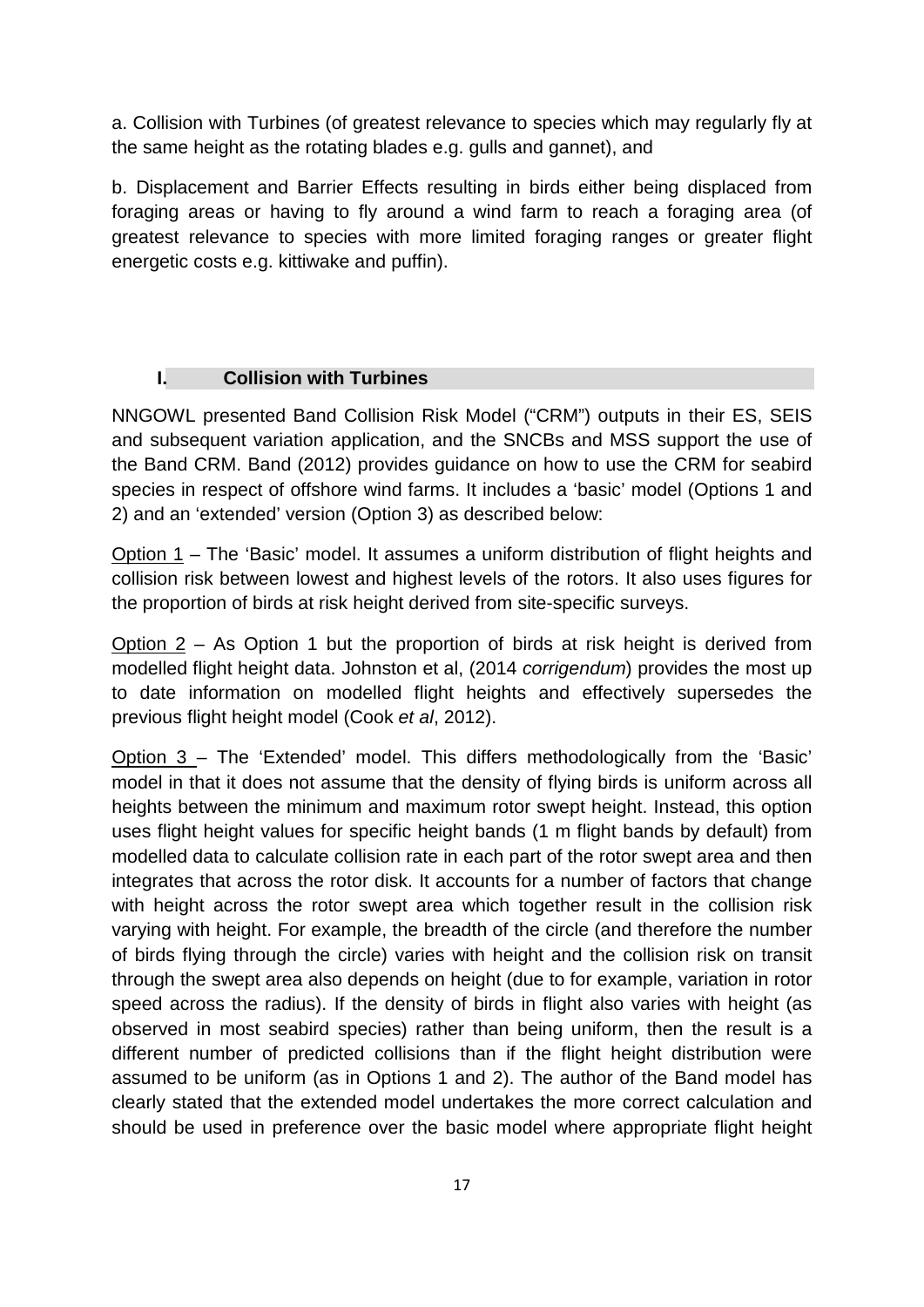data allow (emailed note to Avoidance Rate Review project steering group received 14/05/14).

Option  $4 - As$  Option 3 above, but with flight height data obtained for the site under consideration.

A review of available data on seabird avoidance behaviour around wind farms undertaken by the BTO recommended that, based on available information for blacklegged kittiwake and northern gannet, it was not possible to calculate appropriate avoidance rates for these species to be used with the extended version of the band CRM (Cook *et al,* 2014). This recommendation was supported by the SNCBs in their [Joint Response.](http://www.snh.gov.uk/docs/A1464185.pdf)

The SNCBs advised that for black-legged kittiwake, an avoidance rate of 98.9% i.e. lower than the 99.2% recommended by the BTO for use with the Basic version of the CRM should us used. However, MSS advice in December 2014 was that until new information became available the recommendations made by the BTO, which they consider are precautionary, in terms of CRM version and avoidance rates should be followed.

For the 'large gulls' (great black-backed, lesser black-backed and herring gull), the BTO recommended avoidance rates of 99.5% with the Basic version of the Band collision risk model, and 98.9% with the Extended version of the Band model. This recommendation was supported by the SNCBs in their [Joint Response.](http://www.snh.gov.uk/docs/A1464185.pdf)

The SNCBs also advised that collision estimates be calculated for avoidance rates assuming +/- 2 standard deviations ("SD"). Whilst the resultant avoidance rates for gannet and kittiwake are presented below (Tables 1 and 3), this assessment does not rely upon the collision rates that would result from the use of the +/- 2 SD avoidance rates. At this stage the assessment merely notes that the BTO indicated that their recommended avoidance rates were precautionary, and considered that the avoidance rate for kittiwake assuming a 2 SD ranged from 97.8% to >100%, for gannet ranged between 98.7% to 99.1%. For the large gulls, avoidance rates range between 99.4% and 99.6% for the Basic version of the Band model, and 98.7% and 99.2% for the Extended version depending upon the species of large gull concerned. The utility of uncertainties around estimated avoidance rates may increase when incorporated into probabilistic collision risk models.

The Forth and Tay Regional Assessment for collision mortality was based on the Extended version (Option 3) of the Band model as this was considered to be the most appropriate at the time based on the evidence available. However, the subsequently available BTO report is now considered to represent the best available evidence, and this assessment takes account of the recommendations made in that report.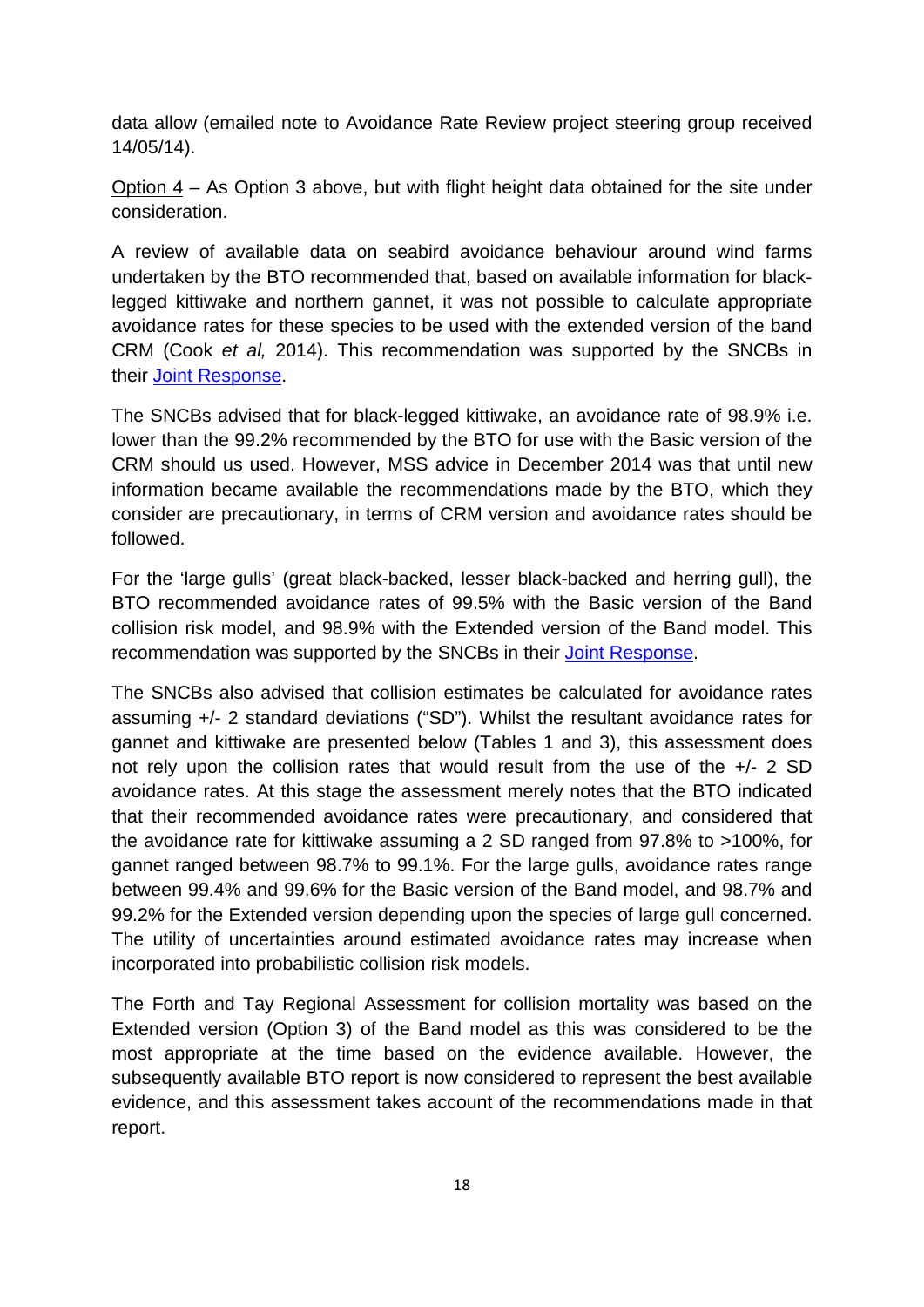For black-legged kittiwake and northern gannet, collision estimates used in this assessment are calculated using the Basic version of the model, generic flight height data (Johnston et al 2014), and the avoidance rates recommended by the BTO. In order to undertake the assessment of in combination effects, collisions estimates for the other consented Forth and Tay wind farms (ICOL, SAWEL and SBWEL) have also been recalculated using the Basic version of the CRM and BTO recommended avoidance rates. The Hywind Appropriate Assessment was already able to take account of the BTO recommendations in the estimation of collision effects.

For herring gull at Forth Islands, Buchan Ness, Fowlsheugh and St Abb's Head to Fast Castle SPAs, and lesser black-backed gull at Forth Islands SPA collision effects were identified by the SNCBs in their advice of March 7th 2014 having Likely Significant Effect. For these species and SPAs, the SNCBs concluded no significant effect on site integrity in their March 7th 2014 and June 6th 2014 advice. This advice was based on the use of a 98% avoidance rate with the Basic version of the Band collision model. Adoption of the BTO recommended avoidance rates for these two species would result in a halving of collision rates compared to those on which the SNCBs based their advice. In this assessment, collision rates for these species have not been revisited and should be seen as highly precautionary.

# **II. Displacement and Barrier Effects**

It is recognised that increased activity in a sea area, or the establishment of structures such as wind farms, has the potential to displace birds. Initial monitoring of other European offshore wind farms shows contrasting results between species and for the same species, (e.g. Leopold *et al*., 2011, Canning *et al*., 2012, Furness *et al*., 2013).

The assessment of displacement and barrier effects used in this assessment mirrors that undertaken in the Forth and Tay Regional Assessment as no additional information to inform the assessment has been identified (see pages 21-23 of the [Forth and Tay Regional Assessment\)](http://www.gov.scot/Resource/0046/00460528.pdf).

# **III. Acceptable level of Effect**

The thresholds of acceptable change identified for species / SPA combinations of interest are based on the same approaches used by the Forth and Tay (see pages 24-30 of the [Forth and Tay Regional Assessment\)](http://www.gov.scot/Resource/0046/00460528.pdf). For kittiwake and gannet the effect on productivity from adult collision mortality is based on the collision risk model version and avoidance rates advised by the BTO.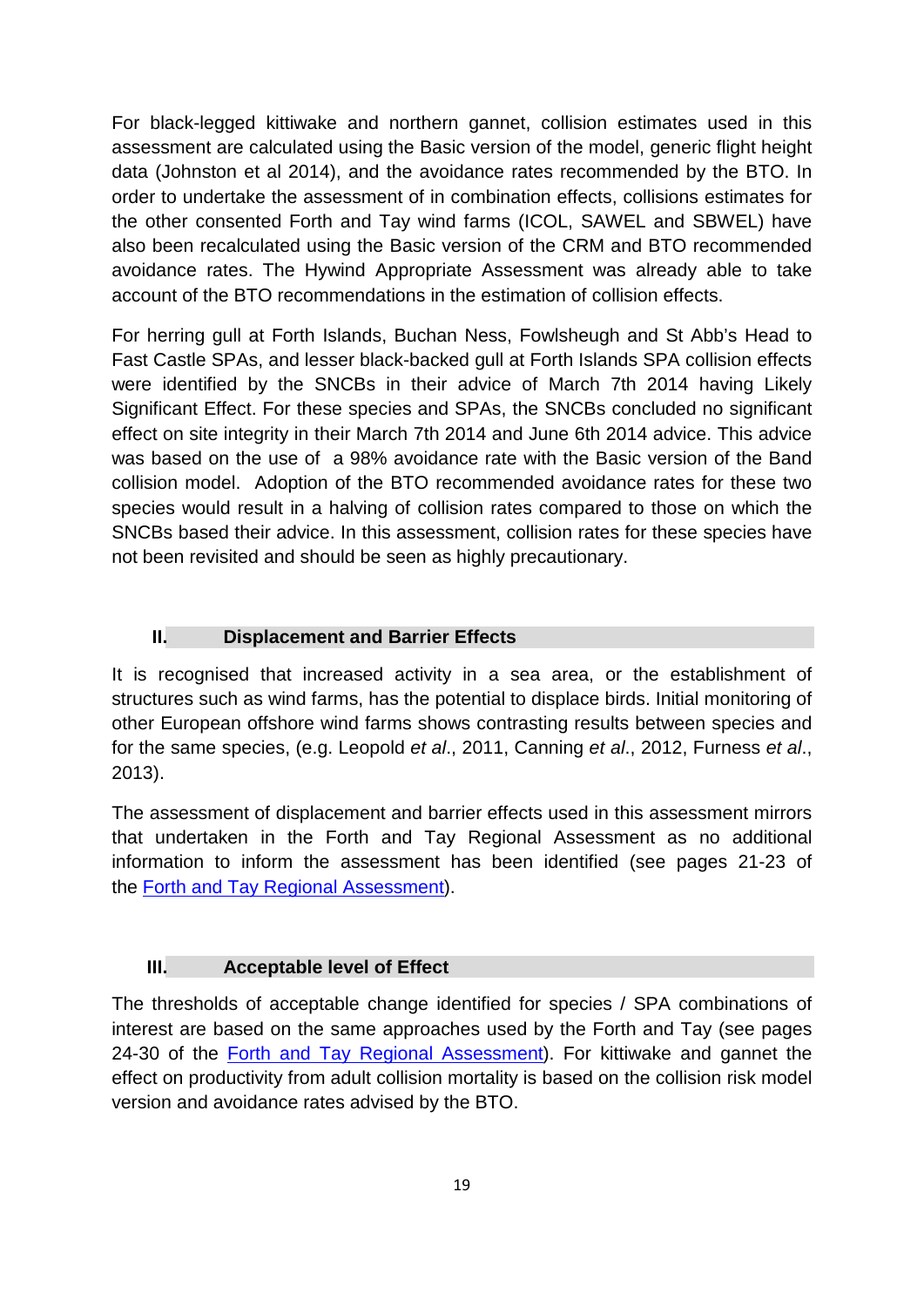Estimated effects and thresholds of acceptable change are presented within this assessment using a number of metrics in order to aid understanding of the implications of the NNGOWL project either alone or in combination with other relevant projects.

The scope of this Appropriate Assessment includes the effects of the offshore wind farm projects during the breeding season on the breeding populations. The population consequences of the collision risk effects on breeding adults resulting in changes to both adult survival rates and productivity rates are considered.

# **3. Consideration of SPAs and Qualifying Interests where LSE was Identified**

# **Northern gannet, Forth Islands SPA**

For this assessment, the avoidance rates for gannet recommended by the BTO (and advised by the SNCBs) have been used (Table 1) with the Basic version (Option 2) of the Band collision risk model to estimate collision rates (Table 2). This approach has been applied to NNGOWL in isolation, and also to all Forth and Tay wind farms and Hywind in the assessment of in combination effects (the calculation of collisions from Hywind uses Option 1 for reasons provided on [page 13 of the Hywind AA\)](http://www.gov.scot/Resource/0048/00488335.pdf).

|  |  | <b>Table 1:</b> Northern gannet Avoidance Rates recommended for use with the Basic |  |  |  |  |
|--|--|------------------------------------------------------------------------------------|--|--|--|--|
|  |  | version of the Band model by the BTO and advised by the SNCBs.                     |  |  |  |  |

|                  | Gannet    |       |         |         |       |  |  |
|------------------|-----------|-------|---------|---------|-------|--|--|
|                  | Avoidance |       |         |         |       |  |  |
| <b>Source</b>    | Rate      |       | -/+ 1SD | -/+ 2SD |       |  |  |
| <b>BTO &amp;</b> |           |       |         |         |       |  |  |
| <b>SNCB</b>      | 0.989     | 0.988 | 0.990   | 0.987   | 0.991 |  |  |

The overall outcome of applying the revised avoidance rate with the Basic version of the Band collision model is a reduction in the cumulative annual adult mortality rate from c. 1.05% to 0.91%.

For the Forth and Tay assessments, both the SNCBs and MSS advised a threshold for gannet at Forth Islands SPA of 1300 adults per year. The cumulative total for gannet of 1009 is well below this threshold.

The cumulative effect of 1009 adult gannet collisions per breeding season would result in a counterfactual of population size ("CPS") after 25 years of 0.82 i.e. 82% of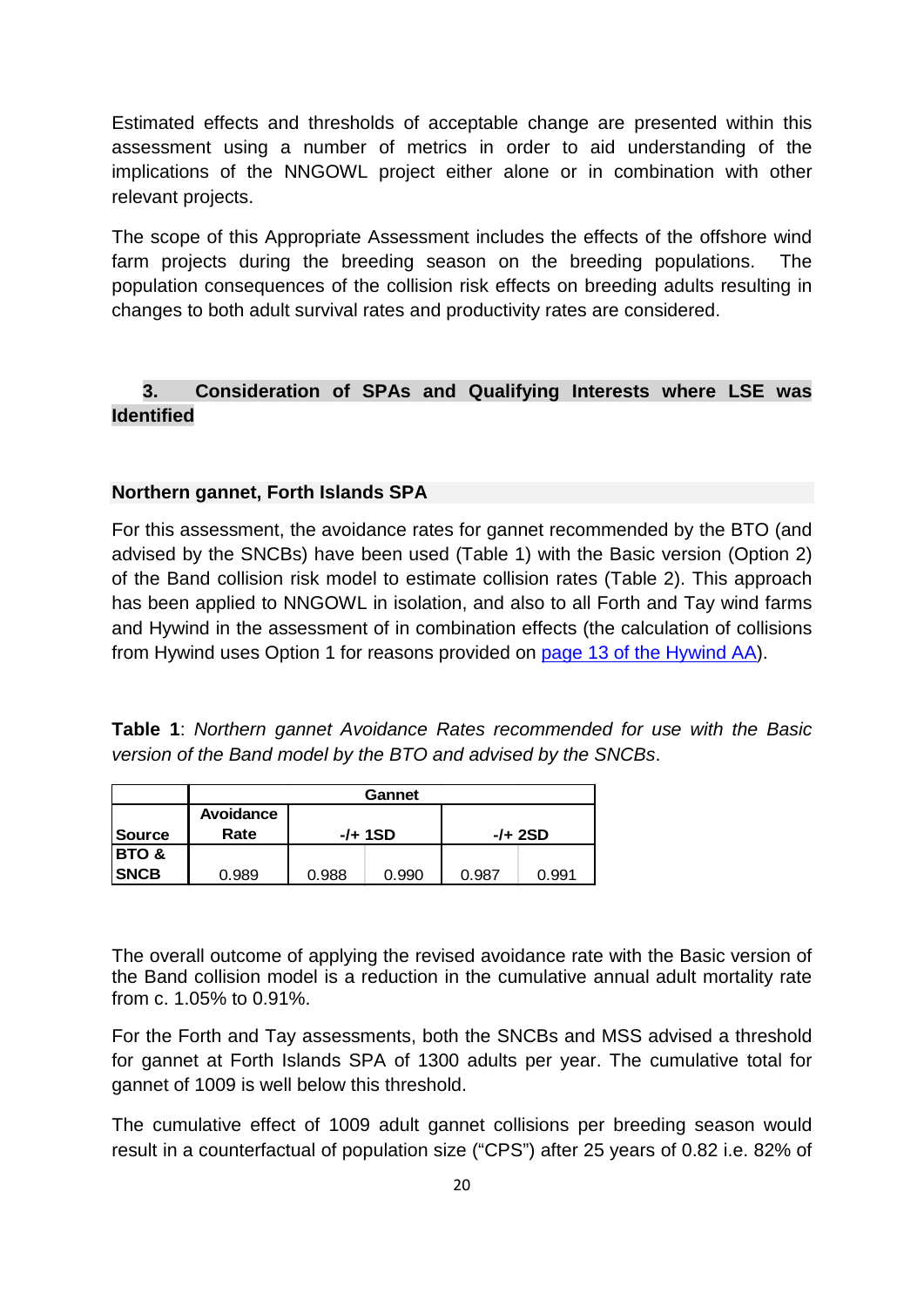the increasing population forecast to be present after 25 years would be present should the estimated collision rate occur. This compares to a CPS of 0.79 estimated for the Forth and Tay Regional Assessment, which assumed 95% avoidance rate with the Extended version of the collision model.

**Table 2**: *Estimated combined wind farm effects as percentage of SPA population and number of individuals from collision mortality and displacement on gannet from NNGOWL in isolation and in combination with recently consented offshore wind farms in the Forth and Tay and Hywind. For context, estimated effects are presented for the original Regional Assessment undertaken for the Forth and Tay, as well as those assuming the BTO recommended avoidance rates that have been used for this assessment.*

| <b>Species</b>                       | Gannet               |              |               |              |  |  |
|--------------------------------------|----------------------|--------------|---------------|--------------|--|--|
| <b>SPA</b>                           | <b>Forth Islands</b> |              |               |              |  |  |
| <b>SPA populatuion (individuals)</b> |                      |              |               | 110964       |  |  |
|                                      |                      |              |               |              |  |  |
| <b>CRM Model</b>                     |                      | 95% Extended | 98.9%         | <b>Basic</b> |  |  |
|                                      | <b>Indivs</b>        | % SPA        | <b>Indivs</b> | % SPA        |  |  |
| <b>NnG</b>                           | 223                  | 0.20%        | 193           | 0.17%        |  |  |
| <b>F&amp;T AA</b>                    |                      |              |               |              |  |  |
| <b>Cumulative Effect</b>             | 1169                 | 1.05%        | 1005          | 0.91%        |  |  |
| F&T + Hywind                         |                      |              |               |              |  |  |
| <b>Cumulative Effect</b>             |                      |              | 1009          | 0.91%        |  |  |
| <b>Cummulative</b>                   |                      |              |               |              |  |  |
| <b>Effect CPS</b>                    |                      |              |               | 82%          |  |  |

The gannet collision estimate is precautionary in that it does not consider attraction of gannets to vessels (inflating density estimates), the assumption that all birds identified as adult plumaged during surveys were adult and breeding birds, and in the use of the BTO recommended avoidance rates which the authors indicated were precautionary. The population level effects are precautionary as they are based on a density independent model.

A recent paper (Cleasby et al 2015) has suggested that gannet flight heights may be greater than in currently available flight height distribution (e.g. Johnston et al 2014). This would result in a greater proportion of birds flying at risk height, and therefore greater collision rates than estimated using published flight height distribution data. A number of questions were raised by MS and the SNCBs over the methods and results presented in Cleasby et al 2015. The authors have responded to these questions however SNH have advised that although the response provides clarity it would not at this stage necessitate any requirement to change the gannet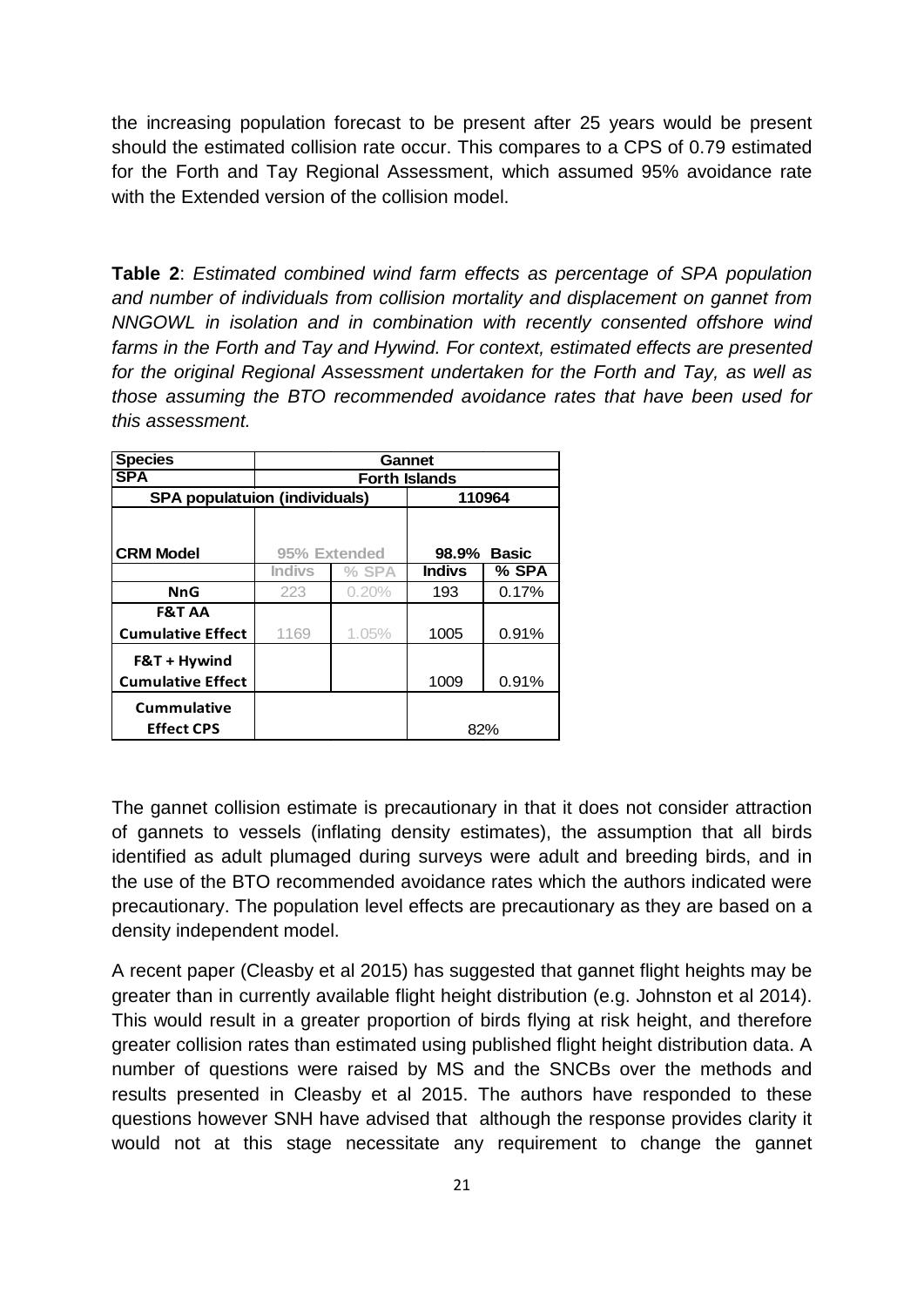assessment in the AA. The issues identified by MSS are discussed in [Appendix 1 of](http://www.gov.scot/Resource/0048/00488335.pdf)  [the recent Hywind AA.](http://www.gov.scot/Resource/0048/00488335.pdf)

The cumulative total of collisions for gannet using the basic Band model are presented in the appropriate assessments for Blyth Offshore Wind Demonstrator undertaken by the Marine Management Organisation ("MMO") in 2013, for Blyth Offshore Demonstration project combined with the existing offshore turbines at Blyth and the Teesside project. The annual predicted mortality is 30, with the assessment recording that breeding birds would be most likely to be from Bass Rock which is within the Forth Islands SPA. This is a low number when considered against the identified threshold of 1300. The Aberdeen Bay appropriate assessment records up to 17 collisions per year for the Aberdeen Offshore Wind Farm using the basic Band model, and indicates that the majority of these birds are likely to be from Troup Head on the Moray coast. SNH have advised the Planning Inspectorate that the magnitude of effects to Forth Islands SPA from the Dogger Bank Teeside A & B projects during the breeding season is in the order of 1% of the effects associated with the Forth and Tay projects, which is approximately 14 collisions per year.

ICOL have intimated that their design envelope will be revised downward. A number of options have been provided by ICOL, the worst case of which in terms of collision estimates (ICOL scenario B) would result in gannet collisions at ICOL reducing by 35%, and the cumulative total by more than 12%. However, this has not been taken into consideration by this assessment when reaching conclusions on site integrity.

In their advice dated  $3<sup>rd</sup>$  July 2015 (in response to the Hywind consultation), the SNCBs advised that adverse effect on site integrity could not be ruled out for Forth Islands SPA with respect to gannet, due to the in-combination effects with the Forth and Tay offshore wind farms, for which the SNCBs have previously advised that predicted impacts from consented developments exceed levels that would allow a conclusion of no adverse impact on site integrity. Following consideration of a reassessment of collision rates completed by MSS using the Basic Band model and the BTO recommended avoidance rates, the SNCBs changed their position and on the  $3<sup>rd</sup>$  September 2015 concluded no adverse effect on site integrity (from Hywind in-combination with the Forth and Tay offshore wind farms) as the revised collision mortality for gannet brings the predicted total mortality apportioned to this population below previously advised thresholds.

**As the predicted effects are below the identified threshold MS-LOT concludes that the NNGOWL proposal will not adversely affect the site integrity of the Forth Islands SPA with respect to gannet, either alone or in-combination with the other recently consented Forth and Tay Offshore Wind Farms, Hywind, Aberdeen Bay Offshore Wind Farm, Blyth Offshore Wind Demonstrator, the constructed Blyth and Teesside Offshore Wind Farm developments, and the consented projects on Dogger Bank.**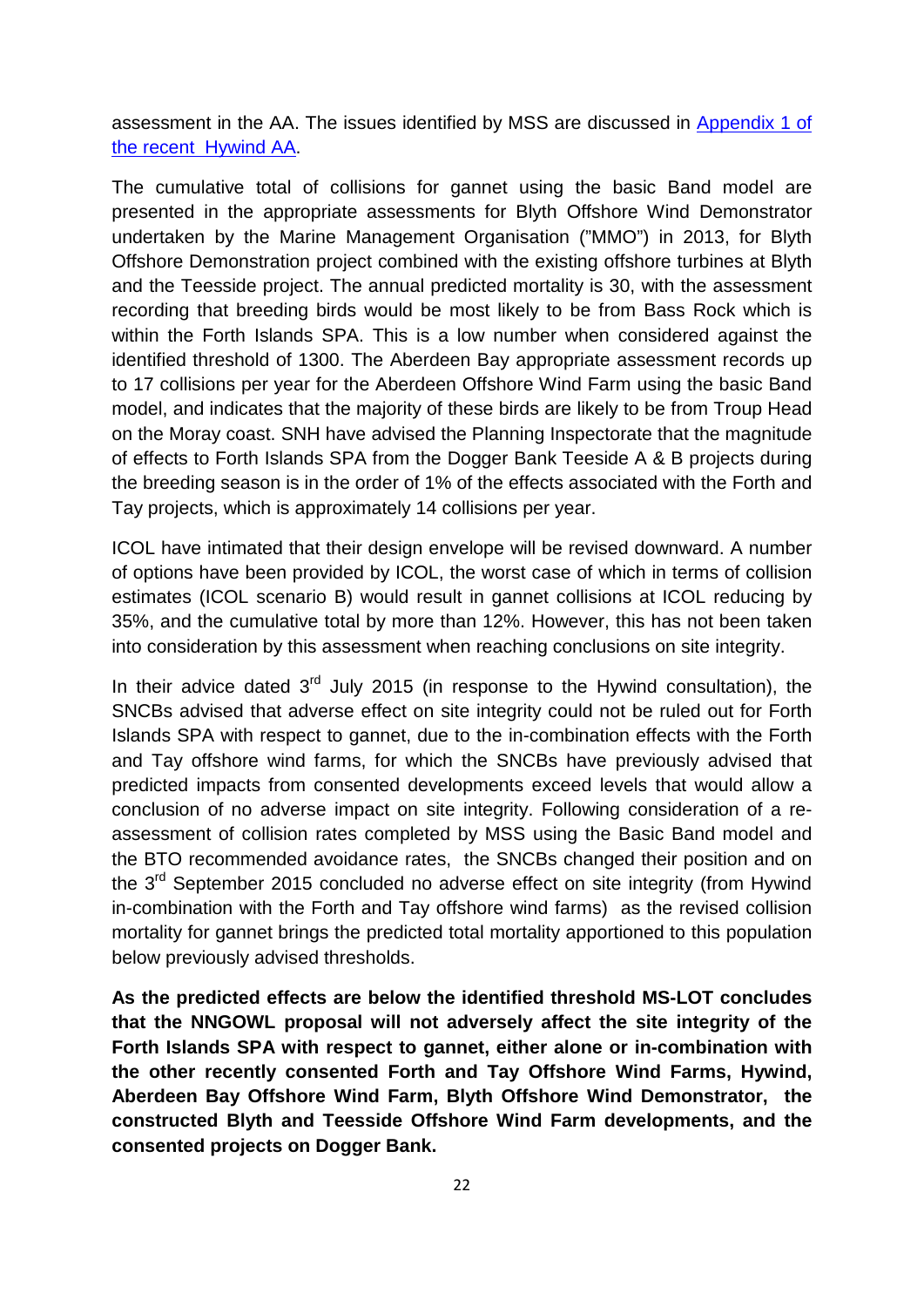# **Kittiwake – Fowlsheugh, Forth Islands, Abb's Head to Fast Castle, Buchan Ness to Collieston Coast SPAs**

The BTO concluded [\(page 135 of the BTO Avoidance Rate Report\)](http://www.gov.scot/Resource/0046/00464979.pdf) for kittiwake that based on the currently available information, only avoidance rates for the Basic version of the Band model could be recommended. The SNCBs produced a response to the BTO review recommendations, advising that the "all gulls" rate should be used for kittiwake, though the rationale behind disregarding the BTO's considered recommendations is not clear. MSS advised that until additional relevant information became available, the avoidance rates recommended by the BTO should be applied for all species. The BTO recommended and the SNCB advised avoidance rates for kittiwake, alongside -/+ 1 and 2 standard deviations, are presented in Table 3. Assuming the avoidance rates recommended by the BTO, for kittiwake, the application of -/+ 2 SD would result in collision rates between zero and approximately 2.7 times the mean value presented.

**Table 3:** *Kittiwake Avoidance Rates for use with the Basic model recommended by the BTO and advised by the SNCBs.*

|               |                                       | <b>Kittiwake</b>  |       |         |       |         |  |  |
|---------------|---------------------------------------|-------------------|-------|---------|-------|---------|--|--|
| <b>Source</b> | <b>Collision</b><br><b>Risk Model</b> | Avoidance<br>Rate |       | -/+ 1SD |       | -/+ 2SD |  |  |
| <b>BTO</b>    | Basic                                 | 0.992             | 0.985 | 0.999   | 0.978 | 1.006   |  |  |
| <b>SNCB</b>   | Basic                                 | 0.989             | 0.988 | 0.990   | 0.987 | 0.991   |  |  |

For this assessment, the rates recommended by the BTO have been used with the Basic version of the Band collision risk model and generic flight height data to estimate collision rates. Results of the collision risk modelling are presented in the summary of cumulative effects upon kittiwake at Fowlsheugh and Forth Islands SPAs (Tables 4 & 5). This summary incorporates adult mortality and productivity effect from both displacement and barrier effects, and adult mortality and productivity effects resulting from collision mortality. Due to synergies within the CEH displacement modelling (Searle *et al*. 2014), for kittiwake the cumulative displacement effects for the Forth and Tay windfarms are not the sum of the individual project effects. For ease of comparison, the estimated effects assuming 95% avoidance rate and the Extended version of the collision risk model that was used in the Forth and Tay Regional Assessment are also presented. Finally,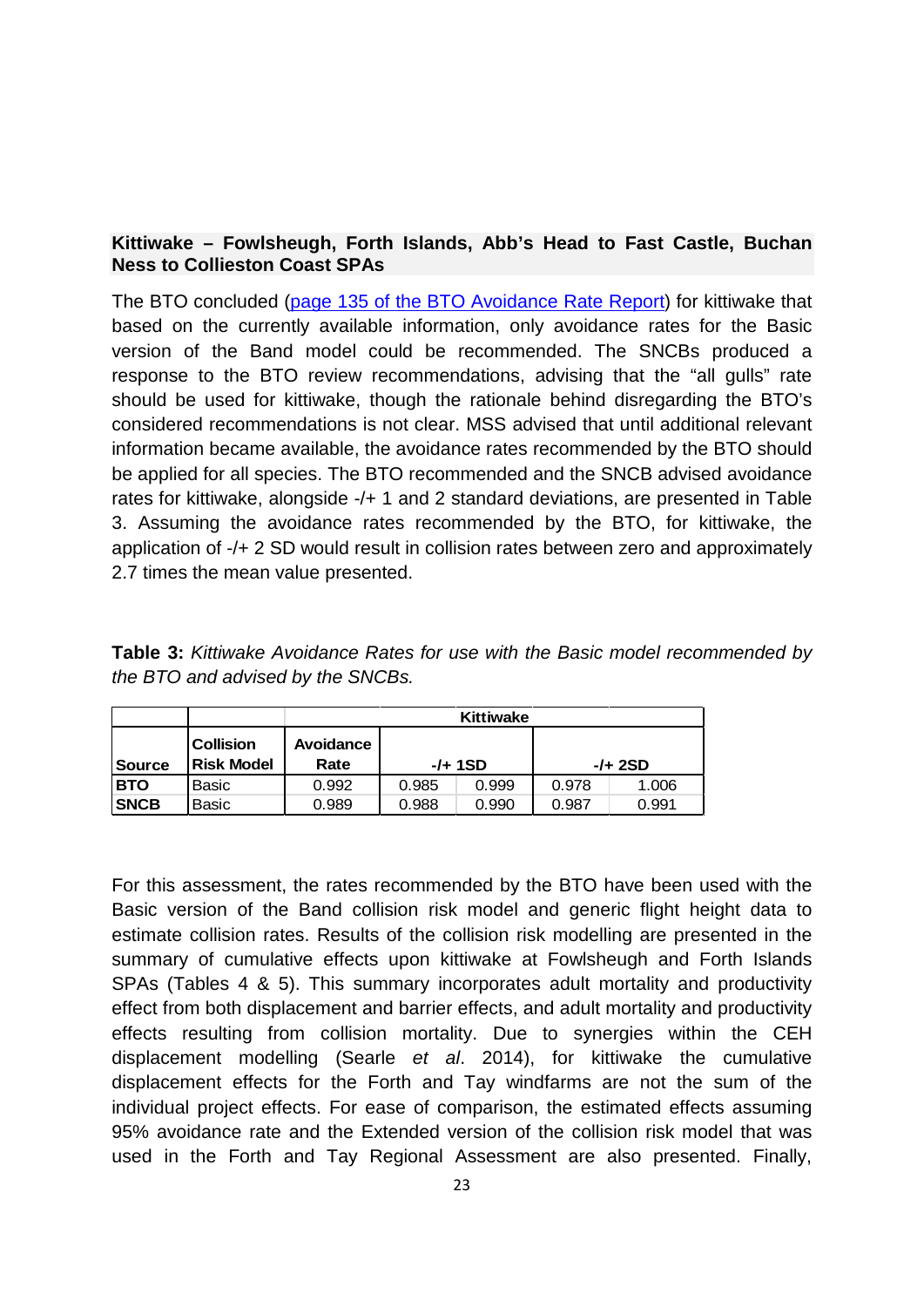estimated effects assuming the SNCBs advised avoidance rates have also been presented.

#### **Kittiwake, Fowlsheugh SPA**

Application of the BTO advised kittiwake avoidance rate of 99.2% with the Basic version of the collision risk model results in an estimated collision mortality from NNGOWL of 1 adult bird per breeding season, or <0.01% of the Fowlsheugh SPA population. Application of the BTO recommended avoidance rates to the Forth and Tay windfarms results in their effects on Fowlsheugh SPA reducing from the 1.14% reduction in adult survival assumed in that Regional Assessment, to 0.94%. The addition of the Hywind project does not increase the cumulative effect upon Fowlsheugh SPA from 0.94% of the SPA population compared to cumulative effects from the Forth and Tay wind farms only. Application of the SNCB advised avoidance rate of 98.9% for kittiwake, would result in a cumulative effect total of 1.16% i.e. fractionally higher than the value assumed in the Forth and Tay Regional Assessment (1.14%).

**Table 4**: *Estimated combined adult kittiwake mortality effects as percentage of Fowlsheugh SPA population and number of individuals resulting from collision and displacement effects from NNGOWL in isolation, and in combination with the other recently consented offshore wind farms in the Forth and Tay and Hywind. For context, estimated effects for the original Regional Assessment undertaken for the Forth and Tay are presented as well as those assuming the BTO recommended avoidance rates that have been used for this assessment. The productivity effects assumed in this assessment are also presented (see text).*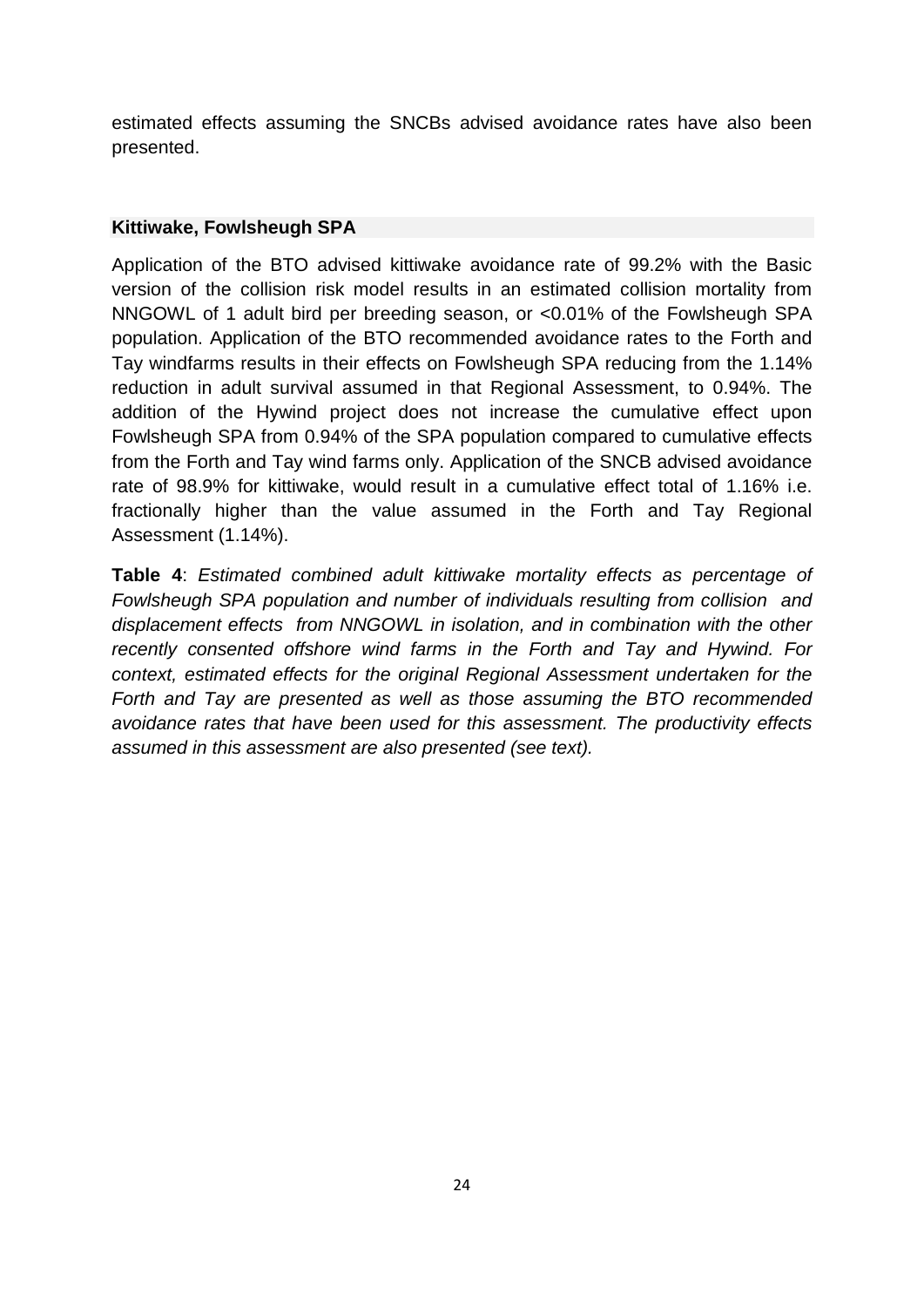|                                                                                         | <b>Fowlsheugh: Kittiwake</b> |             |            |                   |            |               |                |                    |  |
|-----------------------------------------------------------------------------------------|------------------------------|-------------|------------|-------------------|------------|---------------|----------------|--------------------|--|
| <b>SPA population (Individuals)</b>                                                     |                              |             |            |                   | 18674      |               |                |                    |  |
|                                                                                         |                              |             | F&T        |                   |            |               | $Hywind +$     |                    |  |
|                                                                                         |                              | <b>NnaG</b> |            | <b>Cumulative</b> |            | <b>Hywind</b> |                | <b>F&amp;T CIA</b> |  |
|                                                                                         | % SPA Inds                   |             | % SPA Inds |                   | % SPA Inds |               | % SPA Inds     |                    |  |
| Displacement effects (CEH displacement model, flat prey map)                            |                              |             |            |                   |            |               |                |                    |  |
| <b>Adult survival</b>                                                                   | 0.00                         | $\bf{0}$    | $-0.35$    | $-66$             | 0.00       | $\bf{0}$      | $-0.35$        | -66                |  |
| <b>Chick survival</b>                                                                   | 0.00                         | $\bf{0}$    | $-1.67$    | $-312$            | 0.00       | $\bf{0}$      | $-1.67$ $-312$ |                    |  |
| <b>Collision Effects (Band CRM)</b>                                                     |                              |             |            |                   |            |               |                |                    |  |
| Option 3 95% (as in F&T                                                                 |                              |             |            |                   |            |               |                |                    |  |
| Assessment)                                                                             | $-0.01$                      |             | $-0.81$    |                   |            |               |                |                    |  |
|                                                                                         |                              |             |            |                   |            |               |                |                    |  |
| Option 2 98.9% (SNCB advice)                                                            | $-0.01$                      | $-2$        | $-0.80$    | $-150$            | 0.00       | -4            | $-0.80$        | $-150$             |  |
| <b>Option 2 99.2% (BTO</b><br>recommendation)                                           | $-0.01$                      | $-1$        | $-0.58$    | $-109$            | 0.00       | $-3$          | $-0.58$        | $-109$             |  |
| <b>Total Effects</b>                                                                    |                              |             |            |                   |            |               |                |                    |  |
| Adult Survival (F&T AA, Extended<br>CRM, 95%)                                           | $-0.01$                      |             | $-1.14$    |                   |            |               |                |                    |  |
| Adult Survival (SNCB advised<br>Basic CRM, 98.9%)                                       | $-0.01$                      | $-2$        | $-1.16$    | $-216$            | 0.00       | $-4$          | $-1.16$        | $-216$             |  |
| <b>Adult Survival (BTO</b><br>recommended Basic CRM,<br>99.2%)                          | $-0.01$                      | $-1$        | $-0.94$    | $-175$            | 0.00       | $-3$          | $-0.94$        | $-175$             |  |
| <b>Productivity effect assumed</b><br>(sum of chick survival effect +<br>collsion rate) | $-0.01$                      | $-1$        | $-2.25$    | $-421$            | 0.00       | $-3$          | $-2.25$        | $-421$             |  |

The in combination productivity effect for the Forth and Tay wind farms in combination with Hywind was estimated in the [Hywind Appropriate Assessment](http://www.gov.scot/Resource/0048/00488335.pdf) as a reduction in productivity of 2.25% (1.67% from the CEH displacement model plus a precautionary 0.58% based on CRM adult mortality estimates). This estimate remains unchanged for this assessment.

For the Forth and Tay Regional Assessment, both the SNCBs and MSS advised a threshold for kittiwake at Fowlsheugh SPA of a 1.3% reduction in adult survival and a 2.3 % reduction in productivity. The SNCBs did not agree with the conclusion of no adverse effect on site integrity for Fowlsheugh SPA with respect to kittiwake in the Forth and Tay Regional Assessment as their preferred method for estimating collision risk meant that the threshold was exceeded. In a response to the Hywind application on the  $24<sup>th</sup>$  September 2015, following their consideration of the MSS reassessment of the predicted impacts on kittiwake using the Basic Band model and the BTO and SNCBs recommended avoidance rates, The SNCBs accepted the mortality figures for kittiwake estimated by MSS and agreed that these were below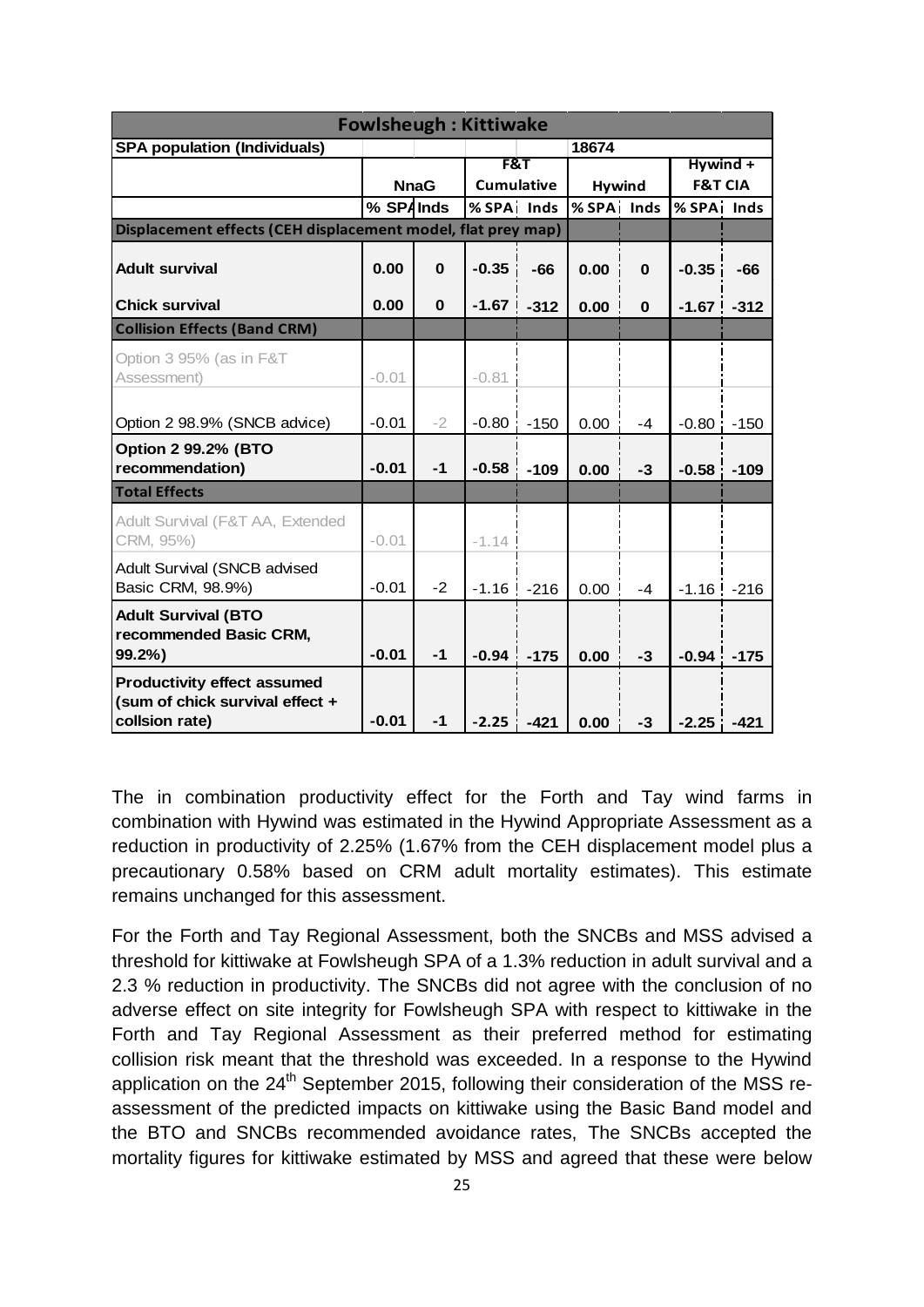the threshold applied in the Forth and Tay AA. The SNCBs did advise that the kittiwake population at Fowlsheugh is in decline and that, while the drivers of this decline are unclear, additional mortality over and above that from the consented Forth & Tay wind farms will further contribute to the decline.

Based on the population forecasts from the CEH [Population Viability Analysis](http://www.gov.scot/Topics/marine/marineenergy/Research/SeabirdsForthTay) ("PVA") report, the estimated adult mortality and productivity effects described above would result in a CPS value of between 0.62 and 0.82 (based on the CEH scenarios assuming 1% adult survival  $+$  1% productivity, or 2% adult survival and 5% productivity respectively). For context, the CEH population model forecasts that the Fowlsheugh kittiwake population will decline by 85% in the absence of any wind farm effects. The RSPB have suggested previously that climate change is a key driver of declines in UK seabird populations, including kittiwake, and this has been supported by a number of studies (Carroll et al 2015; Frederiksen et al 2007).

**As the predicted effects (using both the MSS advised and SNCBs advised avoidance rates) are below the identified thresholds MS-LOT conclude that the NNGOWL proposal will not adversely affect the site integrity of the Fowlsheugh SPA with respect to kittiwake, either alone or in-combination with the recently consented Forth and Tay Offshore Wind Farms, Hywind, Aberdeen Bay Offshore Wind Farm and the constructed Methil turbine.** 

#### **Kittiwake, Forth Islands SPA**

For Forth Islands SPA, application of the BTO advised kittiwake avoidance rate of 99.2% with the Basic version of the CRM results in an estimated collision mortality from NNGOWL of 5 adult birds per breeding season, or 0.07% of the SPA population. Application of the BTO recommended avoidance rates to the four Forth and Tay windfarms results in their effects on Forth Islands SPA reducing from the 1.78% reduction in adult survival assumed in that Regional Assessment, to 1.69%. Hywind was not considered to have LSE on kittiwake from Forth Islands SPA, therefore does not increase the cumulative effect from 1.69% of the SPA population. Application of the SNCBs advised avoidance rate of 98.9% for kittiwake, would result in a cumulative effect total of 1.79% i.e. only fractionally higher than the value assumed in the Forth and Tay regional AA (1.78%).

**Table 5**: *Estimated combined wind farm adult kittiwake mortality effects as percentage of Forth Islands SPA population and number of individuals resulting from collision and displacement effects from NNGOWL in isolation, and in combination*  with the other recently consented offshore wind farms in the Forth and Tay, and *Hywind. For context, estimated effects are presented for the original Regional Assessment undertaken for the Forth and Tay as well as those assuming the BTO*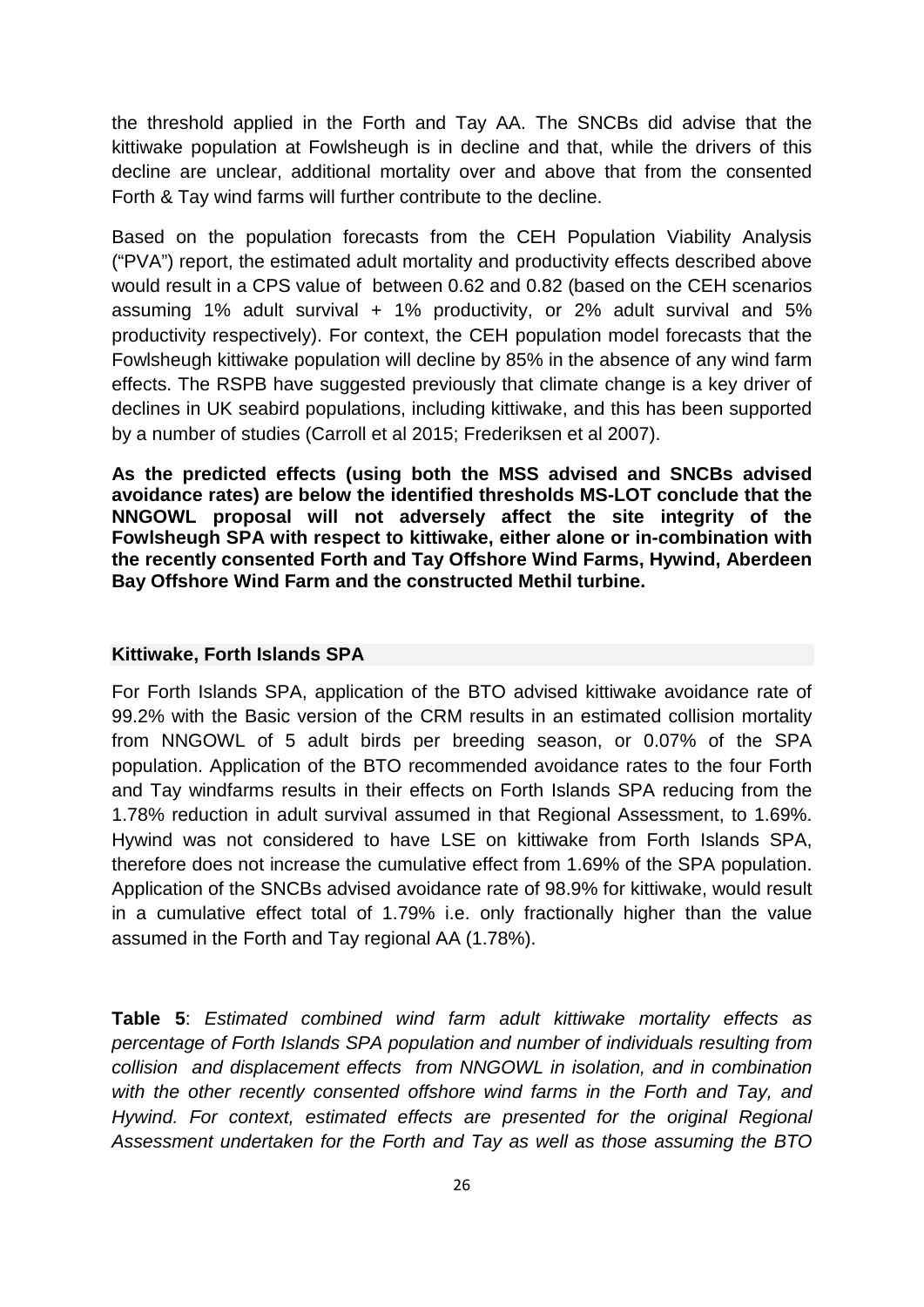| <b>Forth Islands: Kittiwake</b>                              |             |       |            |                   |            |               |                    |          |  |
|--------------------------------------------------------------|-------------|-------|------------|-------------------|------------|---------------|--------------------|----------|--|
| <b>SPA population (Individuals)</b>                          |             |       |            |                   | 7552       |               |                    |          |  |
|                                                              |             |       |            | F&T               |            |               |                    | Hywind + |  |
|                                                              | <b>NnaG</b> |       |            | <b>Cumulative</b> |            | <b>Hywind</b> | <b>F&amp;T CIA</b> |          |  |
|                                                              | % SPA Inds  |       | % SPA Inds |                   | % SPA Inds |               | % SPA Inds         |          |  |
| Displacement effects (CEH displacement model, flat prey map) |             |       |            |                   |            |               |                    |          |  |
| <b>Adult survival</b>                                        | $-0.88$     | $-66$ | $-1.42$    | $-107$            | 0.00       | $\bf{0}$      | $-1.42$            | $-107$   |  |
| <b>Chick survival</b>                                        | $-0.93$     | $-70$ | $-1.18$    | $-89$             | 0.00       | $\bf{0}$      | $-1.18$            | -89      |  |
| <b>Collision Effects (Band CRM)</b>                          |             |       |            |                   |            |               |                    |          |  |
| Option 3 95% (as in F&T                                      |             |       |            |                   |            |               |                    |          |  |
| Assessment)                                                  | $-0.11$     |       | $-0.37$    |                   |            |               |                    |          |  |
| Option 2 98.9% (SNCB advice)                                 | $-0.10$     | $-7$  | $-0.37$    | $-28$             | 0.00       | 0             | $-0.37$            | $-28$    |  |
| <b>Option 2 99.2% (BTO</b>                                   |             |       |            |                   |            |               |                    |          |  |
| recommendation)                                              | $-0.07$     | -5    | $-0.27$    | $-20$             | 0.00       | $\bf{0}$      | $-0.27$            | $-20$    |  |
| <b>Total Effects</b>                                         |             |       |            |                   |            |               |                    |          |  |
| Adult Survival (F&T AA, Extended                             |             |       |            |                   |            |               |                    |          |  |
| CRM, 95%)                                                    | $-0.99$     |       | $-1.78$    |                   |            |               |                    |          |  |
| <b>Adult Survival (SNCB advised</b>                          |             |       |            |                   |            |               |                    |          |  |
| Basic CRM, 98.9%)                                            | $-0.98$     | $-74$ | $-1.79$    | $-135$            | 0.00       | 0             | $-1.79$            | $-135$   |  |
| <b>Adult Survival (BTO</b>                                   |             |       |            |                   |            |               |                    |          |  |
| recommended Basic CRM,                                       |             |       |            |                   |            |               |                    |          |  |
| 99.2%                                                        | $-0.95$     | $-72$ | $-1.69$    | $-127$            | 0.00       | $\bf{0}$      | $-1.69$            | $-127$   |  |
| <b>Productivity effect assumed</b>                           |             |       |            |                   |            |               |                    |          |  |
| (sum of chick survival effect +                              |             |       |            |                   |            |               |                    |          |  |
| collsion rate)                                               | $-1.00$     | $-76$ | $-1.45$    | $-110$            | 0.00       | $\bf{0}$      | $-1.45$            | $-110$   |  |

*recommended avoidance rates that have been used for this assessment. The productivity effects assumed in this assessment are also presented (see text).* 

Assuming the BTO advised avoidance rates, the in combination productivity effect for the Forth and Tay wind farms is estimated as 1.45% (1.18% from the CEH displacement model plus a precautionary 0.27% from the collision model adult mortality estimates), and does not change with the inclusion of Hywind. This is a reduction from the 1.55% assumed for the Forth and Tay Regional Assessment estimate. Adoption of the avoidance rate suggested by the SNCBs would result in a productivity effect of 1.55%, i.e. unchanged from that assumed in the Forth and Tay Regional Assessment.

For the Forth and Tay Regional Assessment, the SNCBs advised a threshold for kittiwake at Forth Islands SPA of a 1.5% reduction in adult survival and a 3.0 % reduction in productivity, whilst MSS advised a threshold of 2.4% reduction in adult survival and a 1.45% reduction in productivity. The estimated effects are therefore below the thresholds advised by MSS. The estimated productivity effect is well below the threshold advised by the SNCBs (1.45% vs 3.0%) whilst the adult survival effect is slightly above that threshold advise by the SNCBs (1.79% vs 1.5%).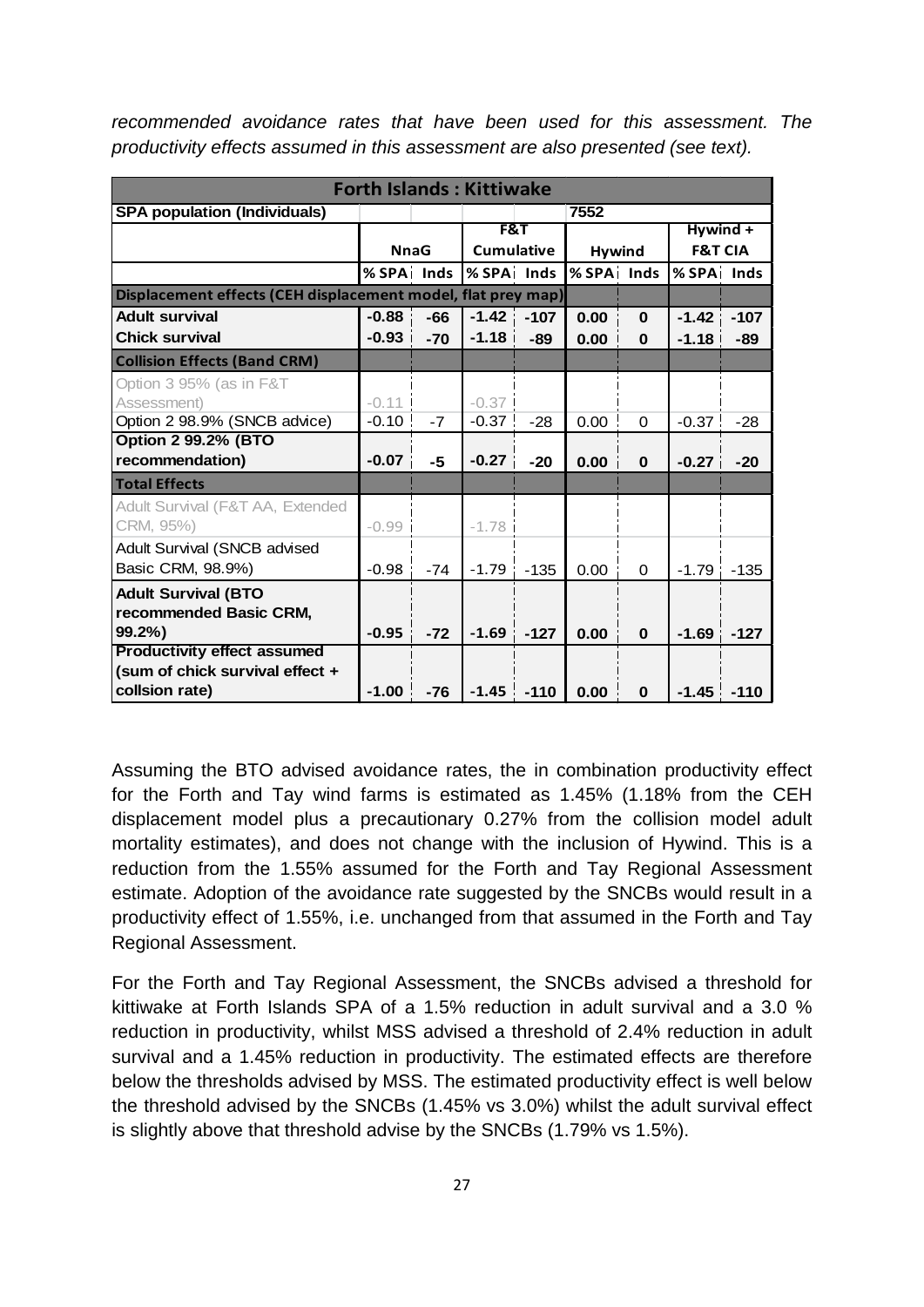Based on the population forecasts from the CEH Population Viability Analysis ("PVA") report, the estimated adult mortality and productivity effects described above would result in a CPS value of between 0.64 and 0.80 (based on the CEH scenarios assuming 1% adult survival + 1% productivity, or 2% adult survival and 5% productivity respectively). For context, the CEH population model forecasts that the Forth Islands kittiwake population will decline by approximately 40% in the absence of any wind farm effects. The RSPB have suggested previously that climate change is a key driver of declines in UK seabird populations, including kittiwake, and this has been supported by a number of studies (Carroll et al 2015; Frederiksen et al 2007).

**MS-LOT concludes that the NNGOWL project will not adversely affect the site integrity of Forth Islands SPA with respect to kittiwake, either alone or incombination with the recently consented Forth and Tay Offshore Wind Farms, Hywind, Aberdeen Bay Offshore Wind Farm and the constructed Methil turbine.** 

# **Kittiwake – St Abb's Head to Fast Castle SPA**

The Forth and Tay Regional Assessment estimated for St Abb's Head to Fast Castle SPA a cumulative collision effect of 0.3% adult mortality. The collision calculations have not been revisited in this assessment due to their low magnitude, and the limited change in value that would result in the application of the revised avoidance rates and the Basic version of the Band model. The recently consented Hywind wind farm did not identify any effects upon kittiwake at St Abb's Head to Fast Castle SPA.

**MS-LOT concludes that the NNGOWL project will not adversely affect the site integrity of the St. Abb's Head to Fast Castle SPA with respect to kittiwake, either alone or in combination with the Forth and Tay and Hywind wind farms.**

# **Kittiwake - Buchan Ness to Collieston Coast SPA**

The Forth and Tay Regional Assessment estimated for Buchan Ness to Collieston Coast SPA a cumulative collision effect of 0.07% adult mortality. The collision calculations have not been revisited in this assessment due to their low magnitude, and the limited insignificant change in value that would result in the application of the revised avoidance rates and the Basic version of the Band model. The recently consented Hywind wind farm identified negligible effects upon kittiwake at Buchan Ness to Collieston Coast SPA.

**MS-LOT concludes that the NNGOWL project will not adversely affect the site integrity of the Buchan Ness to Collieston Coast SPA with respect to kittiwake, either alone or in combination with the other Forth and Tay and Hywind wind farms.**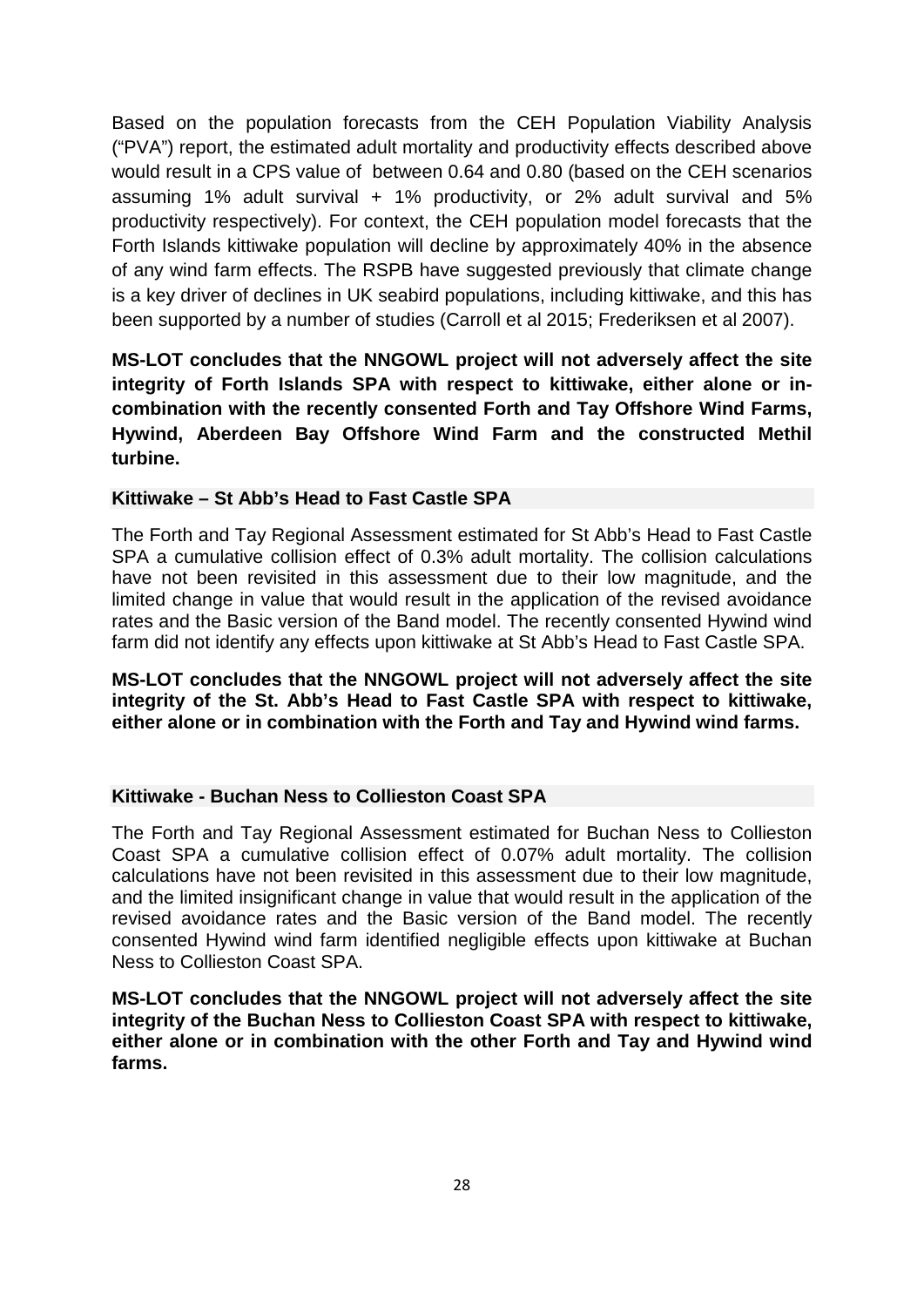#### **Puffin – Forth Islands SPA**

The Forth and Tay Regional Assessment estimated for Forth Islands SPA a cumulative displacement and barrier effect on puffin of 2.01% adult mortality or 4.02% productivity. These calculations have not been revisited in this assessment as the methods applied in the Forth and Tay Regional Assessment still stand. The recently consented Hywind wind farm identified negligible effects on puffin at Forth Islands SPA. The SNCBs concluded for the Forth and Tay Regional Assessment and the Hywind AA that adverse effect on integrity could not be rule out for Forth Islands SPA with respect to puffin.

**MS-LOT however concludes that the NNGOWL proposal will not adversely affect the site integrity of the Forth Islands SPA with respect to puffin, either alone or in combination with the other Forth and Tay and Hywind wind farms. The full reasons for this conclusion and for not agreeing with the views of the SNCBs are provided at pages [36-40 of the Forth and Tay Regional](http://www.gov.scot/Resource/0047/00470046.pdf)  [Assessment.](http://www.gov.scot/Resource/0047/00470046.pdf)**

# **Razorbill - Forth Islands, Fowlsheugh, St Abb's Head to Fast Castle SPAs**

In the Forth and Tay Regional Assessment, the SNCBs and MSS agreed that the Forth and Tay Developments will not adversely affect the integrity of the Fowlsheugh and St. Abb's Head to Fast Castle SPAs with respect to razorbill. SNCB advice was that adverse effect on site integrity of the Forth Islands SPA with respect to razorbill cannot be ruled out. MSS advice is that no adverse effect on site integrity of the Forth Islands SPA with respect to razorbill is demonstrated based on the thresholds that they advise and their view that the thresholds take account of the trajectories of the species assessed and therefore as long as the threshold is not exceeded a conclusion of no adverse effect on site integrity is appropriate. MSS also consider that there is uninformative precaution built into the estimation of the effect: e.g. the reduced displacement rates advised by MSS and the SNCBs for SAWEL, SBWEL and ICOL have not been accounted for. The recently consented Hywind wind farm identified negligible effects on razorbill at Fowlsheugh SPA, and no effects on razorbill at the other SPAs included within this assessment.

**MS-LOT recognise that the estimated effects are likely to be over-estimates due to the modelling not taking account of the reduced displacement rates advised by the SNCBs and MSS at the SAWEL, SBWEL and ICOL sites. MS-LOT therefore concludes that NNGOWL alone or in-combination with the other Forth and Tay offshore wind farm projects (and Hywind with respect to Fowlsheugh SPA) will not adversely affect the site integrity of the Forth Islands, Fowlsheugh or St. Abb's Head to Fast Castle SPAs with respect to razorbill. The full reasons for this conclusion and for not agreeing with the conclusions reached by the SNCBs for Forth Islands SPA are provided at pages [40-41 of the Forth and Tay Regional Assessment.](http://www.gov.scot/Resource/0047/00470046.pdf)**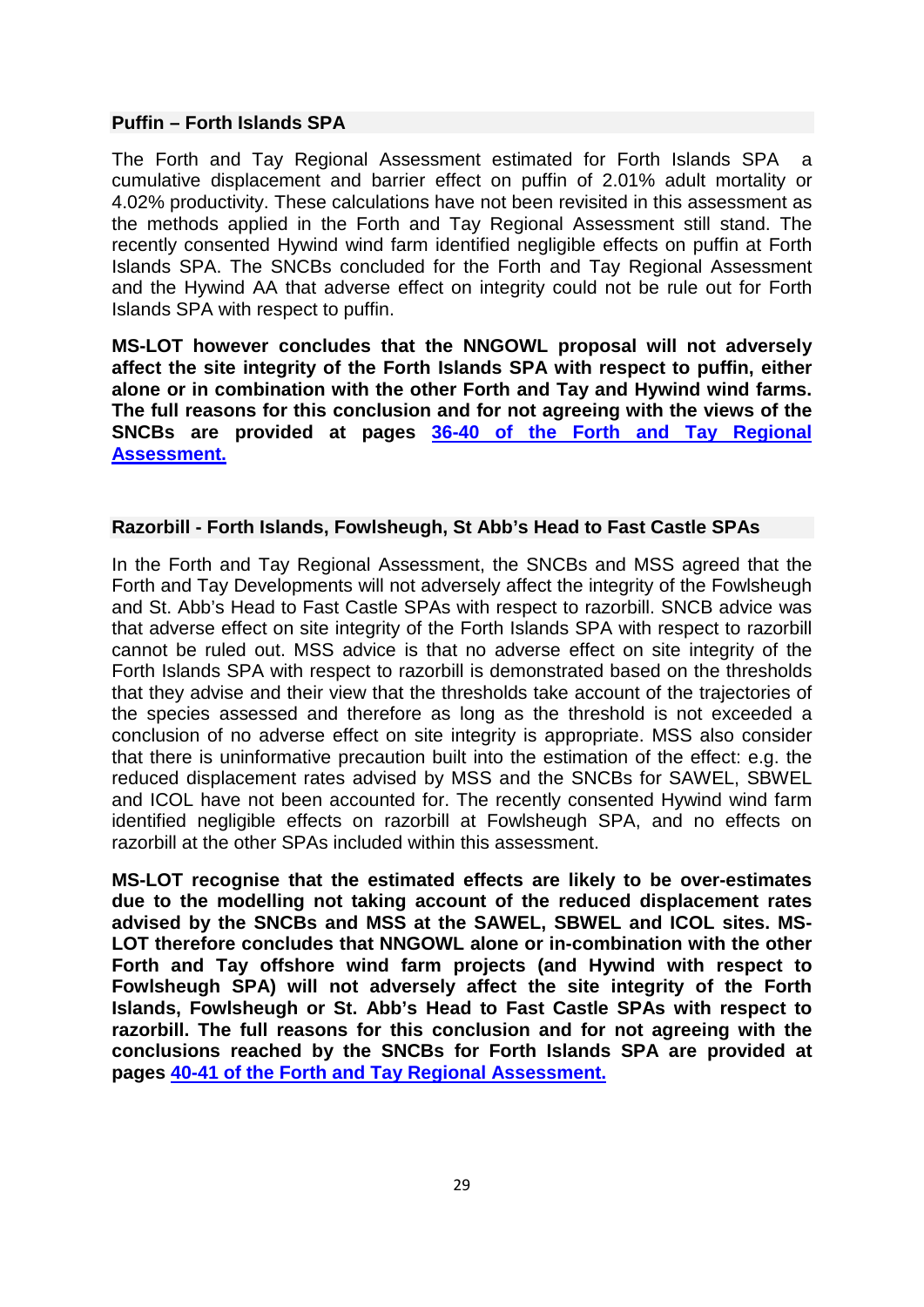#### **Guillemot - Buchan Ness to Collieston Coast, Forth Islands, Fowlsheugh, St Abb's Head to Fast Castle SPAs**

In the Forth and Tay Regional Assessment, the effects of displacement upon guillemot were modelled for the colonies at Buchan Ness to Collieston Coast, Fowlsheugh, Forth Islands and St. Abb's Head to Fast Castle SPAs. No effects were identified, either alone or in combination, with the exception of the NNGOWL project on Forth Islands SPA. The effect of -0.3% decline in adult survival is below the identified threshold using ABC of -0.8%. The SNCBs advised that the Forth and Tay Developments would not adversely affect the integrity the four SPAs with respect to guillemot. MSS agree with this conclusion. The recently consented Hywind wind farm identified negligible effects on guillemot at Buchan Ness SPA, and no effects on guillemot at the other SPAs included within this assessment.

**MS-LOT concludes that the NNGOWL project will not adversely affect the site integrity of the Forth Islands, Buchan Ness to Collieston Coast, Fowlsheugh or St. Abb's Head to Fast Castle SPAs with respect to guillemot, either alone or in combination with the other Forth and Tay and Hywind wind farms.**

#### **Herring gull - Buchan Ness to Collieston Coast, Forth Islands, Fowlsheugh, St Abb's Head to Fast Castle SPAs**

Collision risk modelling identified practically no effects upon herring gull at Buchan Ness to Collieston Coast, Forth Islands, Fowlsheugh and St. Abb's Head to Fast Castle SPAs. An effect of -0.1% decline in adult survival for Forth Islands SPA from NNGOWL was identified but this is against a threshold of -2.0%. Based on collision estimates assuming an avoidance rate of 98% rather than the 99.5% recommended by the BTO (i.e. which would more than half the estimated number of collisions), the SNCBs advised that the Forth and Tay Developments would not adversely affect the integrity of the four SPAs with respect to herring gull. MSS agree with this conclusion. At Aberdeen Bay offshore wind farm the breeding season adult mortality was predicted to be 11 birds of which 2 birds were attributed to Buchan Ness to Collieston Coast SPA and 1 bird to Fowlsheugh SPA. The recently consented Hywind wind farm estimated a collision rate of 0.4 adult herring gulls per breeding season, which would need to be apportioned back to either Buchan Ness SPA or other, non- SPA colonies.

**MS-LOT concludes that the NNGOWL project will not adversely affect the site integrity of the Buchan Ness to Collieston Coast, Forth Islands, Fowlsheugh and St. Abb's Head to Fast Castle SPAs with respect to herring gull, either alone or in combination with the other Forth and Tay and Hywind wind farms.**

#### **Lesser black-backed gull – Forth Islands SPA**

In the Forth and Tay Regional Assessment, collision risk modelling identified practically no effects upon lesser black-backed gull at Forth Islands SPA. An effect of < -0.1% decline in adult survival for Forth Islands SPA from NNGOWL was identified but this is against a threshold of -1.8%. The SNCBs advised (based on an avoidance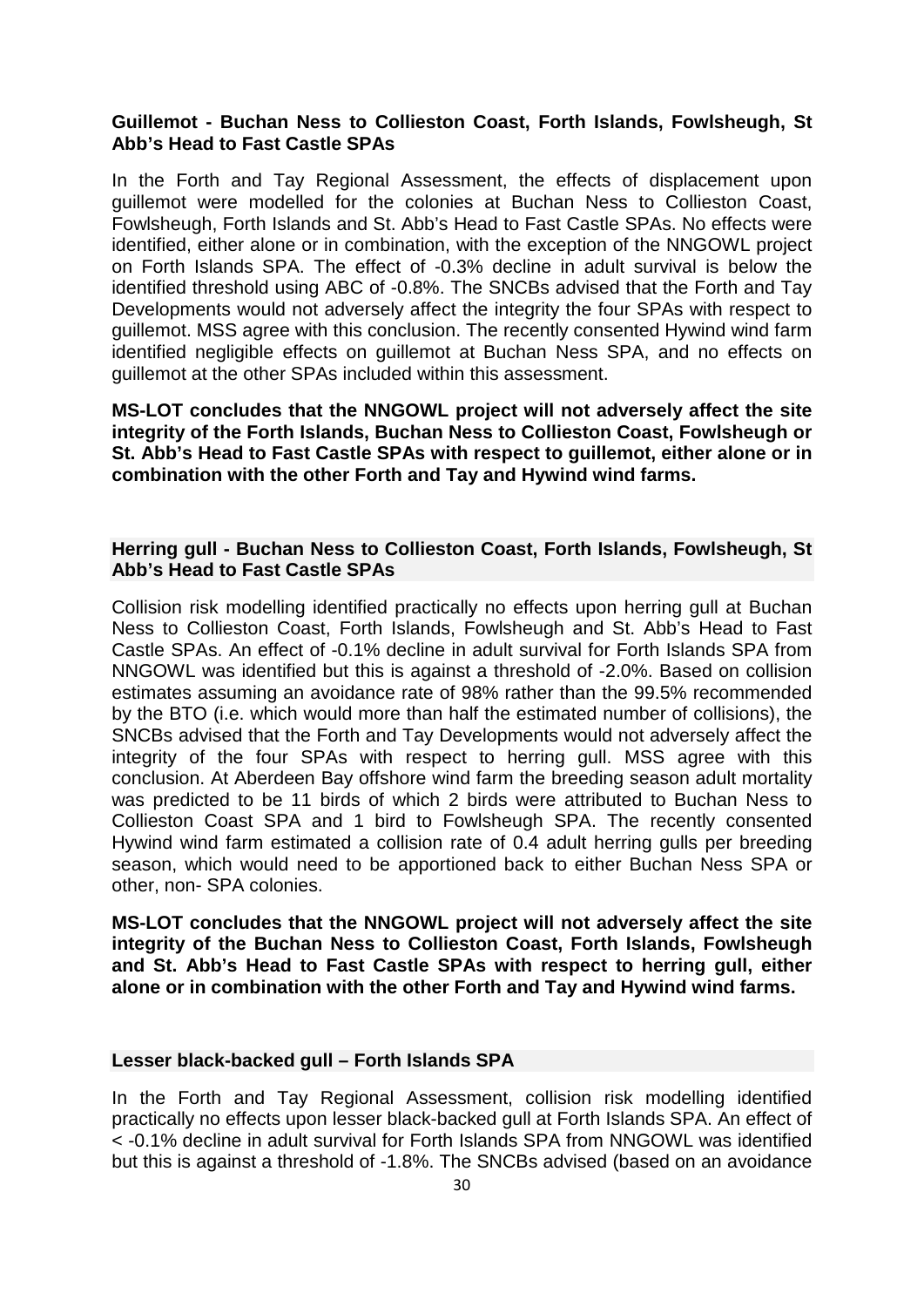rate of 98% rather than the currently accepted 99.5%) that the Forth and Tay Developments would not adversely affect the integrity of the Forth Islands SPA with respect to lesser black-backed gull. MSS agree with this conclusion. The recently consented Hywind wind farm did not identify any effects upon lesser black-backed gull at Forth Islands SPA.

**MS-LOT concludes that NNGOWL project will not adversely affect the site integrity of the Forth Islands SPA, with respect to lesser black-backed gull, either alone or in combination with the other Forth and Tay wind farms.**

#### **Fulmar - Buchan Ness to Collieston Coast, Forth Islands, Fowlsheugh SPAs**

The Forth and Tay Regional Assessment concluded that insignificant numbers of fulmar were at collision risk height, therefore the main potential for impact is considered to be from displacement. The SNCBs advised that fulmar have large foraging ranges and are adapted for efficient gliding flight, so that the energetic costs of covering extra distances due to displacement will be small and will not give rise to significant impacts on this species. The SNCBs advised that the Forth and Tay developments would not adversely affect the integrity the three SPAs with respect to fulmar. MSS agree with this conclusion. At Aberdeen Bay Offshore Wind farm the effect on adult mortality was predicted to be only 7 birds per year. The recently consented Hywind wind farm did not identify any effects upon fulmar at Buchan Ness to Collieston Coast, Forth Islands, or Fowlsheugh SPAs.

**MS-LOT concludes that the NNGOWL project will not adversely affect the site integrity of the Buchan Ness to Collieston Coast, Forth Islands, Fowlsheugh and with respect to fulmar, either alone or in combination with the other Forth and Tay wind farms.**

#### **Common and Arctic Tern – Forth Islands SPA**

In the Forth and Tay Regional Assessment, NNGOWL and ICOL recorded low numbers of common and Arctic tern on-site during the breeding season. There was no connectivity between these species and SAWEL or SBWEL. The SNCBs advised that the Forth and Tay Developments would not adversely affect the integrity of the Forth Islands SPA with respect to common or Arctic tern. MSS agree with this conclusion. The recently consented Hywind wind farm did not identify any effects upon common nor Arctic terns at Forth Islands SPA.

**MS-LOT concludes that the NNGOWL project will not adversely affect the site integrity of Forth Islands SPA with respect to Arctic tern or common tern, either alone or in combination with the other Forth and Tay wind farms.**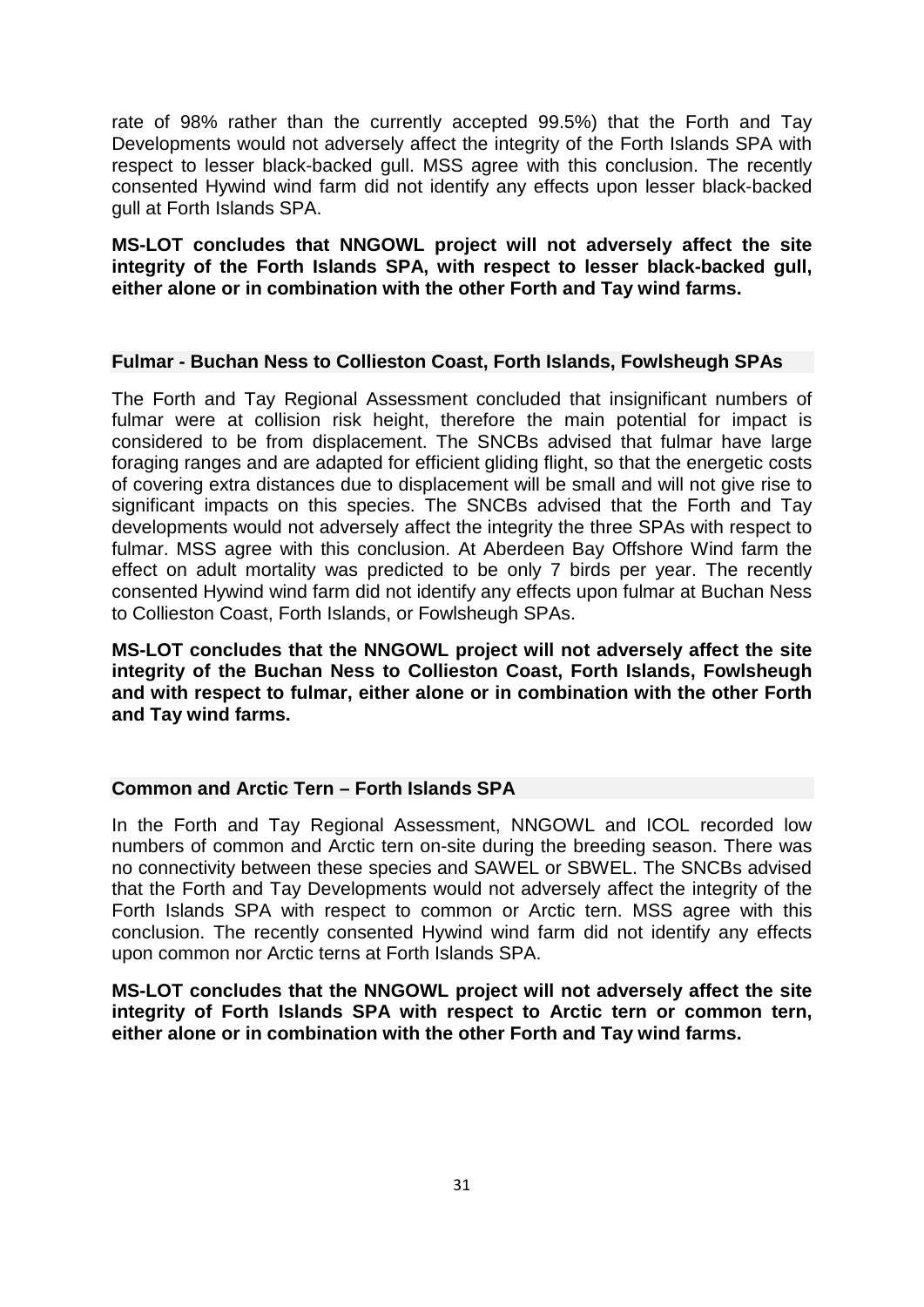# **Qualifying interests of Special Areas of Conservation**

With respect to the qualifying interests of SACs, the assessments and conclusions of the original [Forth and Tay Regional AA](http://www.gov.scot/Resource/0047/00470046.pdfhttp:/www.gov.scot/Resource/0047/00470046.pdf) are unchanged by the application under consideration in this AA. For further details reference should be made to the pages specified below in that document.

- 1. Bottlenose dolphins as the qualifying feature of the Moray Firth SAC (pages 47-51).
- 2. Harbour seals as a qualifying feature of the Firth of Tay and Eden Estuary SAC (pages 51-53).
- 3. Grey seals as a qualifying feature of the Isle of May SAC and the Berwickshire & North Northumberland Coast SAC (page 53).
- 4. Atlantic salmon as a qualifying feature of the River South Esk, River Tay, River Teith, River Dee and River Tweed SACs (pages 54-55)
- 5. Freshwater pearl mussel ("FWPM") as the qualifying feature of the River South Esk and River Dee SACs (pages 55-56).
- 6. Lamprey species as qualifying features of the River Tay, River Teith and River Tweed SACs (page 56).

Hywind is a floating turbine development and so impact piling will not be required during construction. LSE was identified on bottlenose dolphin as a qualifying feature of the Moray Firth SAC from the Hywind development due to the potential for disturbance from the installation of the cable route. When considered together with the impacts predicted in the Forth and Tay Regional AA, MS-LOT conclude no adverse effect on site integrity.

# **Conclusion**

**Having determined that the NNGOWL development, alone or in combination with other projects, will not have a negative effect on the constitutive elements of the sites concerned, on having regard to the reasons for which the sites were designated and their associated conservation objectives, MS-LOT concludes that the proposed development will not, on its own or in combination with the other Forth and Tay offshore wind farms (or where appropriate for consideration, other developments already licensed) adversely affect the integrity of the Buchan Ness to Collieston Coast SPA, Fowlsheugh SPA, Forth Islands SPA, St Abb's Head to Fast Castle SPA, Moray Firth SAC, Firth of Tay and Eden Estuary SAC, Isle of May SAC, Berwickshire & North Northumberland Coast SAC, River South Esk SAC, River Tay SAC, River Dee SAC, River Teith SAC or River Tweed SAC (where each SPA or SAC is taken as a whole), subject to the compliance of conditions.** 

Following MSS advice, MS-LOT consider that the most up to date and best scientific evidence available has been used in reaching the conclusion that any decision to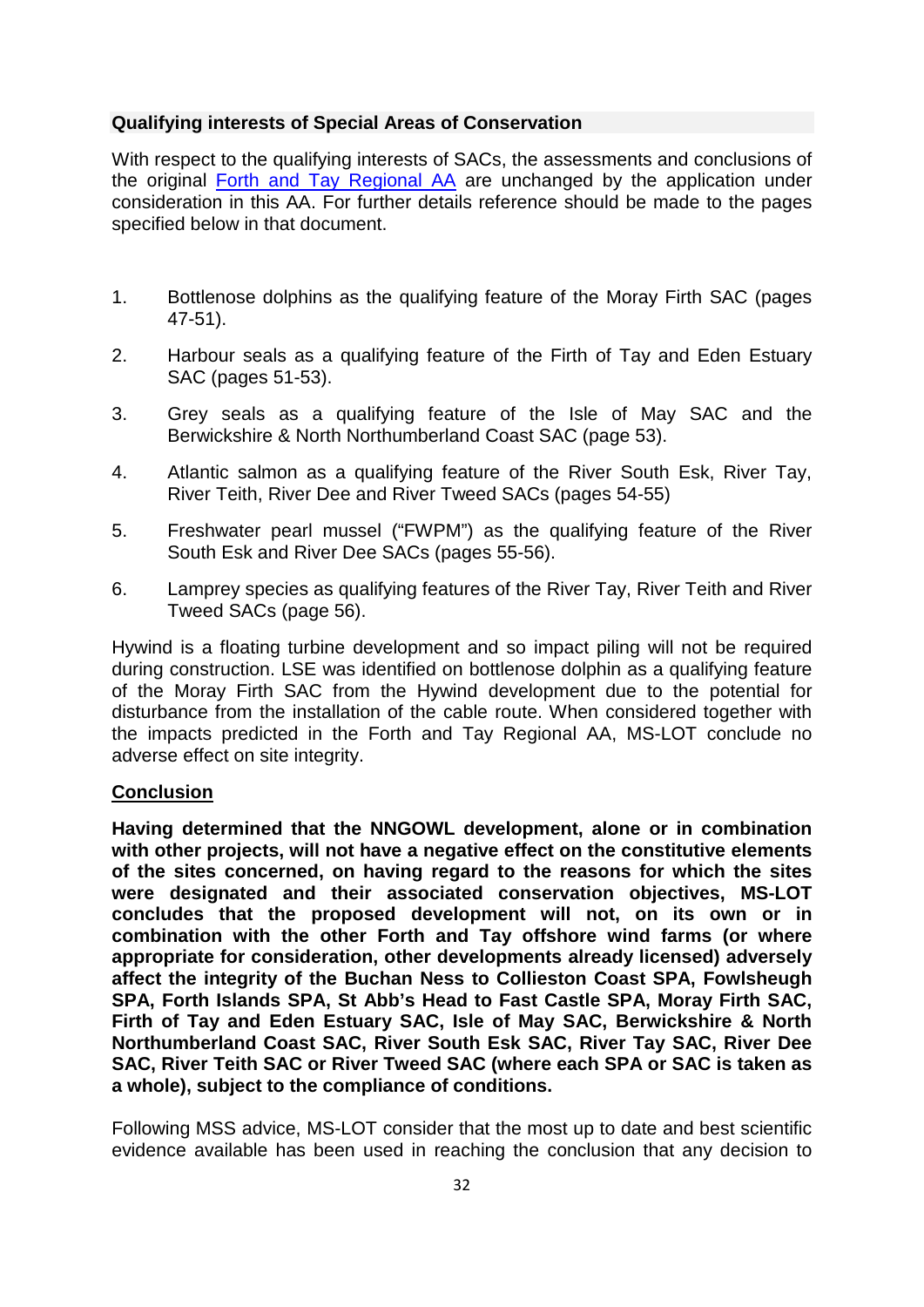approve the NNGOWL variation, will not adversely affect the integrity of the sites concerned when considered in-combination with other projects as detailed in this assessment. MS-LOT are satisfied that no reasonable scientific doubt remains.

#### References

Band, B. 2012. Using a collision risk model to assess bird collision risks for offshore wind farms. Report to The Crown Estate, SOSS-02.

Canning, S., Lye, G., Givens, L., Pendlebury, C. 2012. Analysis of Marine Ecology Monitoring Plan Data from the Robin Rigg Offshore Wind Farm, Scotland (Operational Year 2) Technical report, Birds. Report: 1012206. Natural Power Ltd.

Carroll, M. J. , Butler, A., Owen, E., Ewing, S. R., Cole, T., Green, J. A., Soanes, L. M., Arnould, J. P. Y., Newton, S. F., Baer, J., Daunt, F., Wanless, S., Newell, M. A., Robertson, G. S., Mavor, R. A., Bolton M. (2015) Effects of sea temperature and stratification changes on seabird breeding success. Climate Research 66:75-89

Cleasby, IR, Wakefield, ED, Bearhop, S, Bodey, TW, Votier, SC and Hamer, KC (2015) Three dimensional tracking of a wide-ranging marine predator: flight heights and vulnerability to offshore wind farms. Journal of Applied Ecology. ISSN 0021- 8901

Cook, A.S.C.P., Johnston, A., Wright, L.J., and Burton, N.H.K. 2012. A review of flight heights and avoidance rates of birds in relation to offshore wind farms. BTO Research Report No. 618

Cook, A.S.C.P., Humphries, E.M., Masden, E.A., and Burton, N.H.K. (2014). The avoidance rates of collision between birds and offshore turbines. BTO research Report No 656 to Marine Scotland Science.

Frederiksen M, Edwards M, Mavor RA, Wanless S (2007). Regional and annual variation in black-legged kittiwake breeding productivity is related to sea surface temperature. Mar Ecol Prog Ser 350: 137−143

Furness, R.W. Wade, H.M., Masden, E.A. 2013. Assessing vulnerability of marine bird populations to offshore wind farms. Journal of Environmental Management 119, 56-66

Johnston, A., Cook, A.S.C.P., Wright, L.J., Humphreys, E.M. & Burton, N.H.K. 2014. Modelling flight heights of marine birds to more accurately assess collision risk with offshore wind turbines. Journal of Applied Ecology 51: 31-41.

Leopold, MF, Dijkman, L. 2011. Local birds in and around the Offshore Wind Farm Egmond aan Zee (OWEZ). Report number C187/11.

Searle, K., Mobbs, D., Butler, A., Bogdanova, M., Freeman, S., Wanless, S. & Daunt, F. 2014. Population Consequences of Displacement from Proposed Offshore Wind Energy Developments for Seabirds Breeding at Scottish SPAs (CR/2012/03). Final Report to Marine Scotland.

WWT Consulting Ltd., RPS & MacArthur Green Ltd. 2012. Demographic data, population model and outputs. The Crown Estate, Strategic Ornithological Support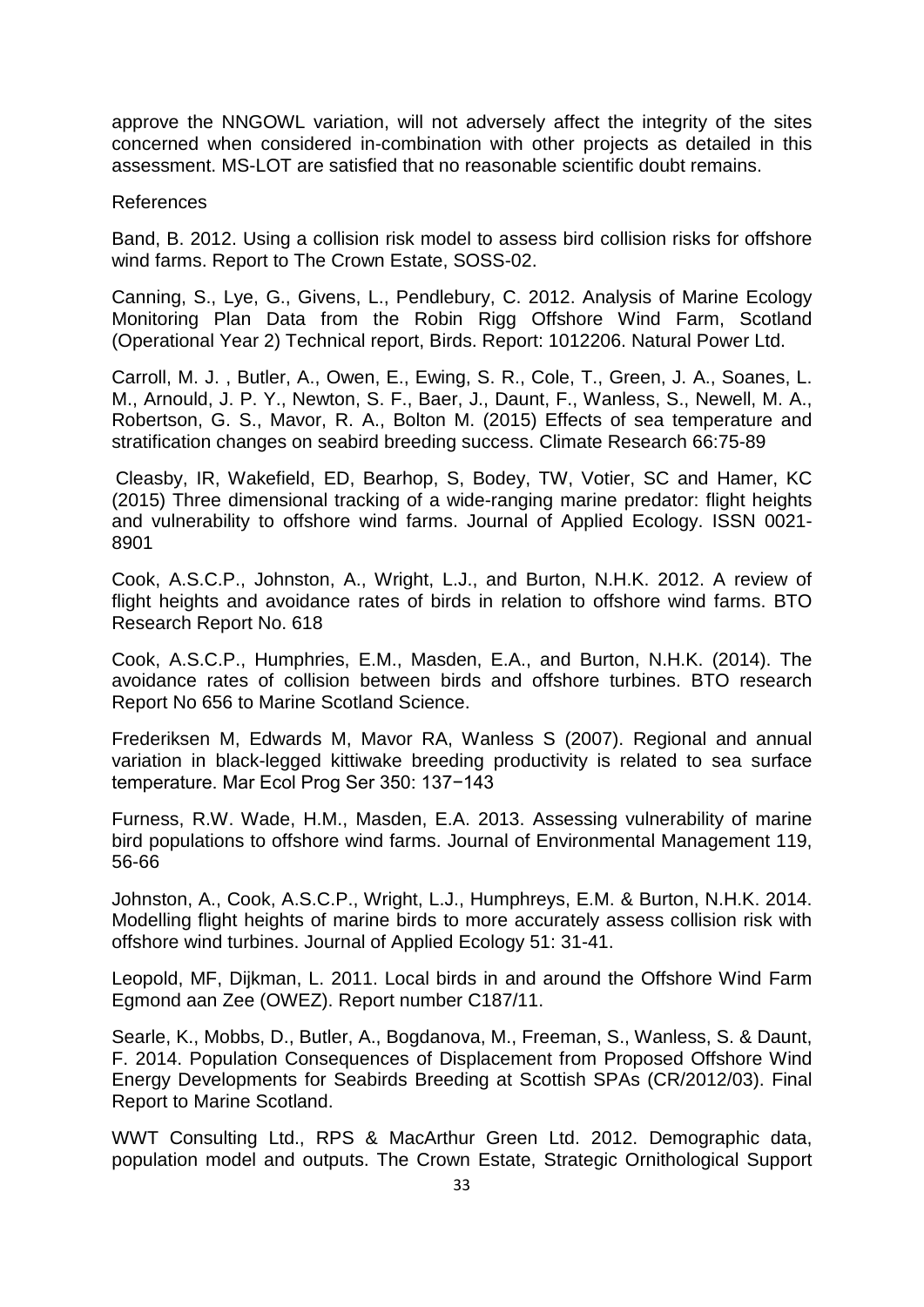Services, Report SOSS-04 Gannet Population Viability Analysis. Wildfowl & Wetlands Trust (Consulting) Ltd., Slimbridge, Gloucestershire.

# **3d. Conditions proposed.**

Conditions required to ensure no adverse effect on site integrity are the same as those detailed in the [Forth and Tay Regional AA \(pages 58-66\)](http://www.gov.scot/Resource/0047/00470046.pdf)

| Name of assessor: | Finlay Bennet & Jared Wilson |
|-------------------|------------------------------|
| Date:             | 9/12/2015                    |
| Name of approver: | Gayle Holland                |
| Date:             | 11/03/2016                   |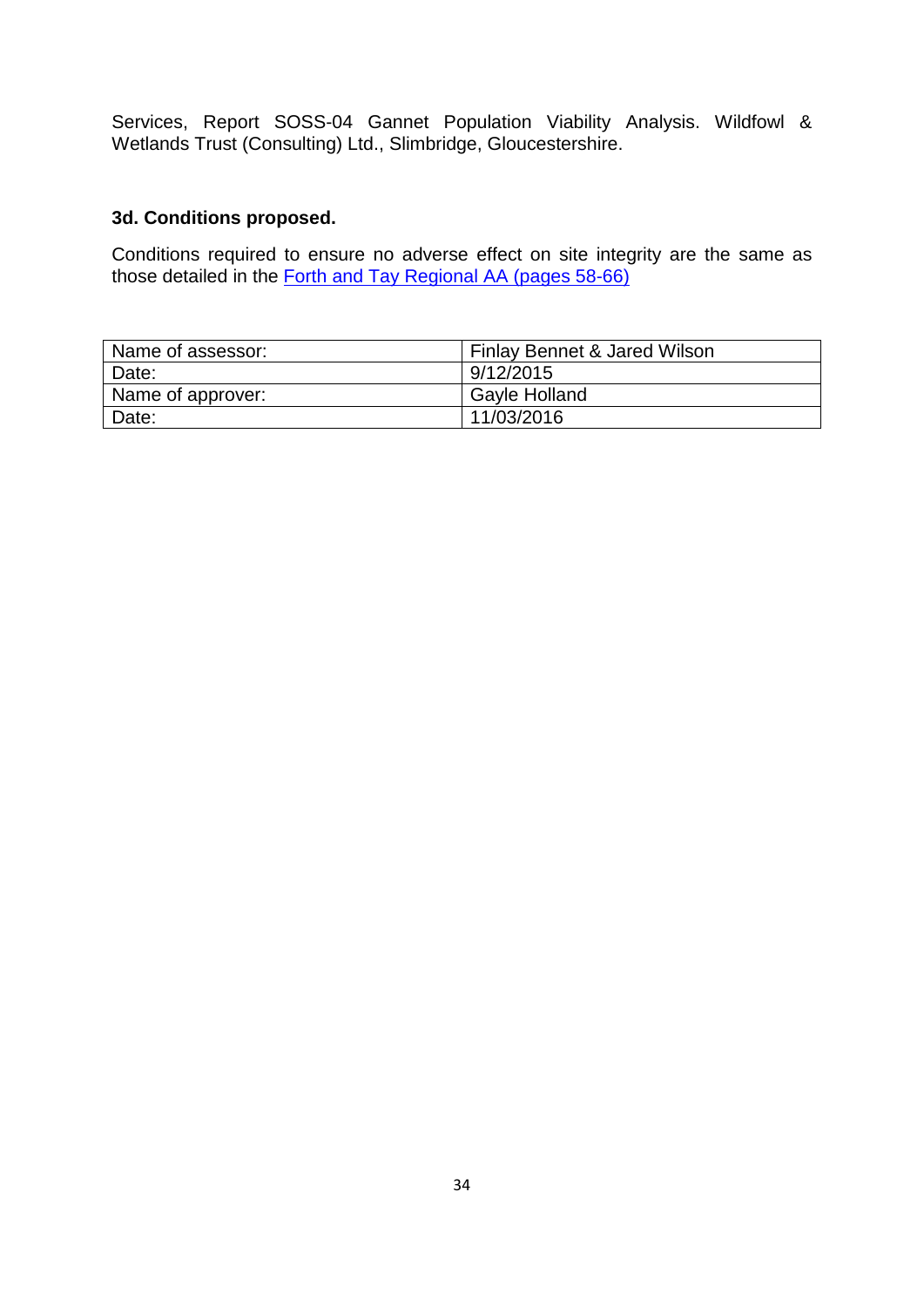#### **Appendix 1 - Addressing concerns raised by RSPB Scotland**

RSPB Scotland consider that the assessment completed by NNGOWL in the supporting environmental information document did not use the most recent SNCB recommendations on the most appropriate impact assessment using Collision Risk Modelling  $(CRM)^2$  $(CRM)^2$ . NNGOWL used the same methods as in the original assessment in order to maintain consistency. RSPB Scotland advised that Scottish Minister's decisions must be made using the best available evidence, which will require rerunning of the collision risk modelling with the correct model option and avoidance rates, for both the project in isolation and in-combination with the other Forth and Tay projects. This has been done, this AA completed by MS uses the recommendations made in the Marine Scotland commissioned BTO Avoidance Rate Review report<sup>[3](#page-34-0)</sup>.

It is the view of RSPB Scotland that "when using best available science and taking a suitable precautionary approach, it cannot be concluded that there will be no adverse effects on relevant SPAs in the region, either due to the proposal in isolation or incombination with the three other consented offshore wind farms in the Forth and Tay region". This however is not the test under the Habitats Regulations. The AA completed has concluded that there will be no adverse effect on the integrity of the relevant SPAs, where each SPA is taken as a whole. MS consider that the best available science has been used in the assessment and that the assessment has been precautionary. The [original Forth and Tay Regional AA](http://www.gov.scot/Resource/0047/00470046.pdfhttp:/www.gov.scot/Resource/0047/00470046.pdf) details the precaution built in to the assessment.

RSPB Scotland consider that the Acceptable Biological Change tool does not represent an acceptable end point for the decision making process. An outline of this tool is provided in Appendix 2 of the original Forth and Tay AA and the RSPB concerns with the tool are addressed in Appendix 1 of that AA.

RSPB Scotland note that impacts to the draft marine SPA network have not been considered in the Habitats Regulations Appraisal, and it is their view that these require consideration prior to any decision being granted. The NNGOWL site overlaps with the draft Outer Firth of Forth and Tay Bay Complex marine SPA. Scottish Ministers are currently considering advice received from the SNCBs on sites suitable for designation as SPAs and SACs, these sites are currently given "draft" status (dSPAs and dSACs). Once Ministers have agreed the case for the draft

 $2$  UK SNCBs, 2014. Joint response from the statutory nature conservation bodies to the Marine Scotland Science avoidance rate review [\(http://www.snh.gov.uk/docs/A1464185.pdf\)](http://www.snh.gov.uk/docs/A1464185.pdf)

<span id="page-34-1"></span><span id="page-34-0"></span><sup>&</sup>lt;sup>3</sup> Cook, A.S.C.P., Humphries, E.M., Masden, E.A., and Burton, N.H.K. (2014). The avoidance rates of collision between birds and offshore turbines. BTO research Report No 656 to Marine Scotland Science.[\(http://www.gov.scot/Resource/0046/00464979.pdf\)](http://www.gov.scot/Resource/0046/00464979.pdf)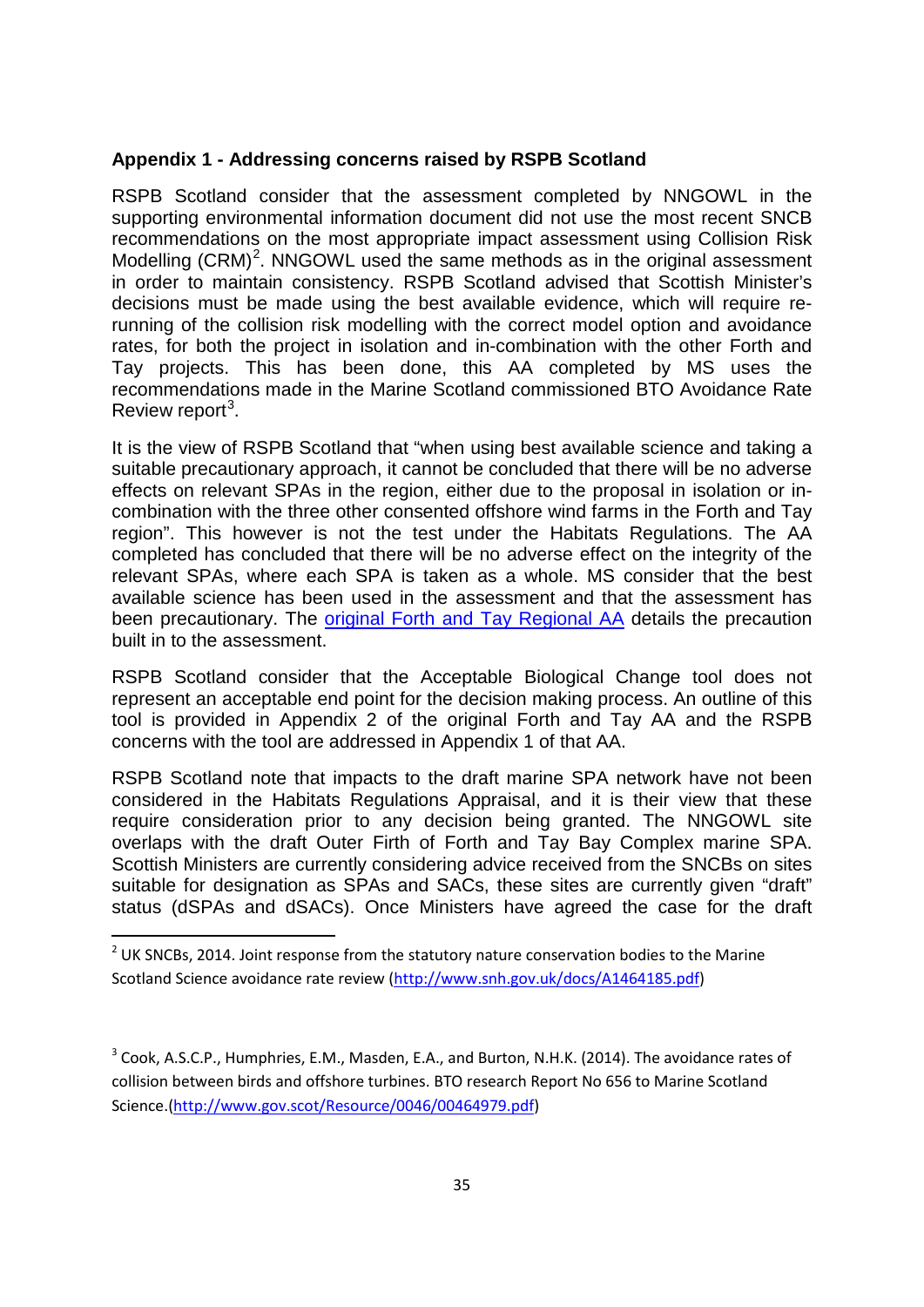designations to be the subject of a public consultation, the proposals will be given the status of 'pSPA and pSAC' and will receive policy protection from that point forward until a decision on classification of the sites are made. This policy protection for proposed sites is provided by Scottish Planning Policy (paragraph 210), the UK Marine Policy Statement (paragraph 3.1.3) and the National Marine Plan for Scotland (paragraph 4.45).

Regulation 63(1) of The Conservation of Habitats and Species Regulations 2010 requires that:

"*Where, before the date on which a site becomes a European site or European offshore marine site, a competent authority have decided to undertake, or have given any consent, permission or other authorisation for, a plan or project to which regulation 61(1) would apply if it were to be reconsidered as of that date, the authority must as soon as reasonably practicable –*

*(a) review their decision or, as the case may be, the consent, permission or other authorisation; and*

*(b) affirm, modify or revoke it.*

*(2) They must for that purpose make an appropriate assessment of the implications for the site in view of that site's conservation objectives; and the provisions of regulation 61(2) to (4) apply, with the appropriate modifications, in relation to such a review.…………."*

*Therefore if these draft sites become designated and LSE is identified then it will be necessary to complete a further AA and depending on the findings of the AA, either affirm, modify or revoke the consent.*

RSPB Scotland also make reference to the emerging research led by Leeds University that uses data loggers to track gannet flight heights and foraging tracks. This research has indicated that gannets fly at higher altitudes to that estimated by other methods and as such birds are at higher risk of collision with turbines. The paper by Cleasby et al  $2015<sup>4</sup>$  $2015<sup>4</sup>$  $2015<sup>4</sup>$  was published in September 2015. A number of questions were raised over the methods and results presented in Cleasby et al 2015 [\(discussed in Appendix 1 of the recent Hywind AA\)](http://www.gov.scot/Resource/0048/00488335.pdf). The authors recently responded to the questions raised by the SNCBs (see email from the paper's author Hamer to MSS and SNH dated 04.02.16). The questions asked related to validation of the barometric altimeter data, flight height estimates, at sea densities, and collision modelling. Following receipt of the answers MSS advised that the response to the question regarding the effect of flight speed on pressure and how that influences the estimation of flight heights is still unclear (see email from MSS to MS-LOT 10.02.16). Having considered the responses from the author SNH have advised that "neither the paper or the subsequent clarification on aspects of the paper change the advice we have provided previously," and "the response we have

 <sup>4</sup> Cleasby, IR, Wakefield, ED, Bearhop, S, Bodey, TW, Votier, SC and Hamer, KC (2015) Three dimensional tracking of a wide-ranging marine predator: flight heights and vulnerability to offshore wind farms. Journal of Applied Ecology. ISSN 0021-8901